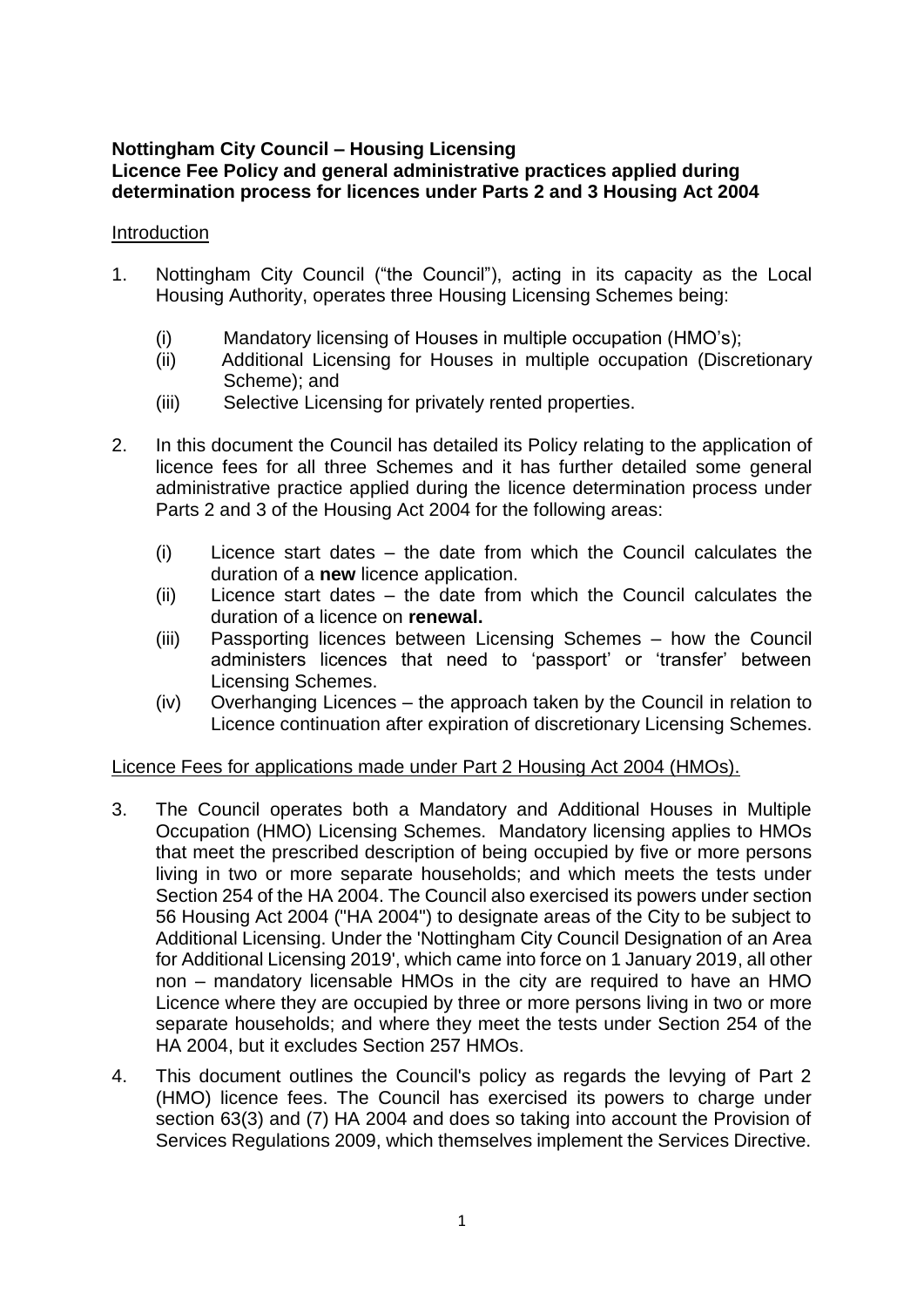- 5. Section 63 HA 2004 permits the Council to require that any application for a licence under Part 2 is accompanied by a licence fee and that this fee may properly cover all costs incurred by the Council in carrying out its Part 2 functions. The judgment in Hemming, which envisages the payment of the required licence fee in two stages, has the clear potential to increase the administrative and financial burden on the Council, for example in handling double the amount of licence payments as part of a two-stage process. See paragraphs 26-28 below for further information on the Council's approach to the two-stage licence fee process.
- 6. Nonetheless, the Council being the Local Housing Authority has decided that it will proceed as follows.

To provide that the making of an application under section 63(1) is subject to the following published requirements:

- (i) The payment of the Part A fee for the consideration of an application for an HMO, which is payable regardless of outcome and shall be paid at the time of application;
- (ii) The payment of a further Part B fee for an HMO, which is payable when the Council proposes to grant a Licence, and serves notice to that effect on the applicant under paragraph 1 to Schedule 5 HA 2004. If the applicant does not pay the Part B fee within 14 days of that notice, the decision to grant a licence will be reviewed. Depending on the outcome of this review the licence may be proposed to be refused instead of granted.

Where, as the result of considering representations made to a Schedule 5 notice, the Council changes its mind, and proposes to grant a Licence, the same procedure at 6(ii) applies.

| <b>Description</b>       | <b>Comments</b>                                                        | <b>Current Fees as Approved</b><br>September 2018                                                    |  |
|--------------------------|------------------------------------------------------------------------|------------------------------------------------------------------------------------------------------|--|
| <b>Standard</b>          | For non-accredited<br>landlords<br>Application fee up to 9<br>bedrooms | 1 <sup>st</sup> Payment (Part A) £890<br>2 <sup>nd</sup> Payment (Part B) £440<br><b>Total £1330</b> |  |
| Less<br><b>Compliant</b> | For non-accredited<br>landlords<br>Application fee up to 9<br>bedrooms | 1 <sup>st</sup> Payment (Part A) £890<br>2 <sup>nd</sup> Payment (Part B) £830<br><b>Total £1720</b> |  |

7. Set out in the table below is the current licence fees applicable for HMO's.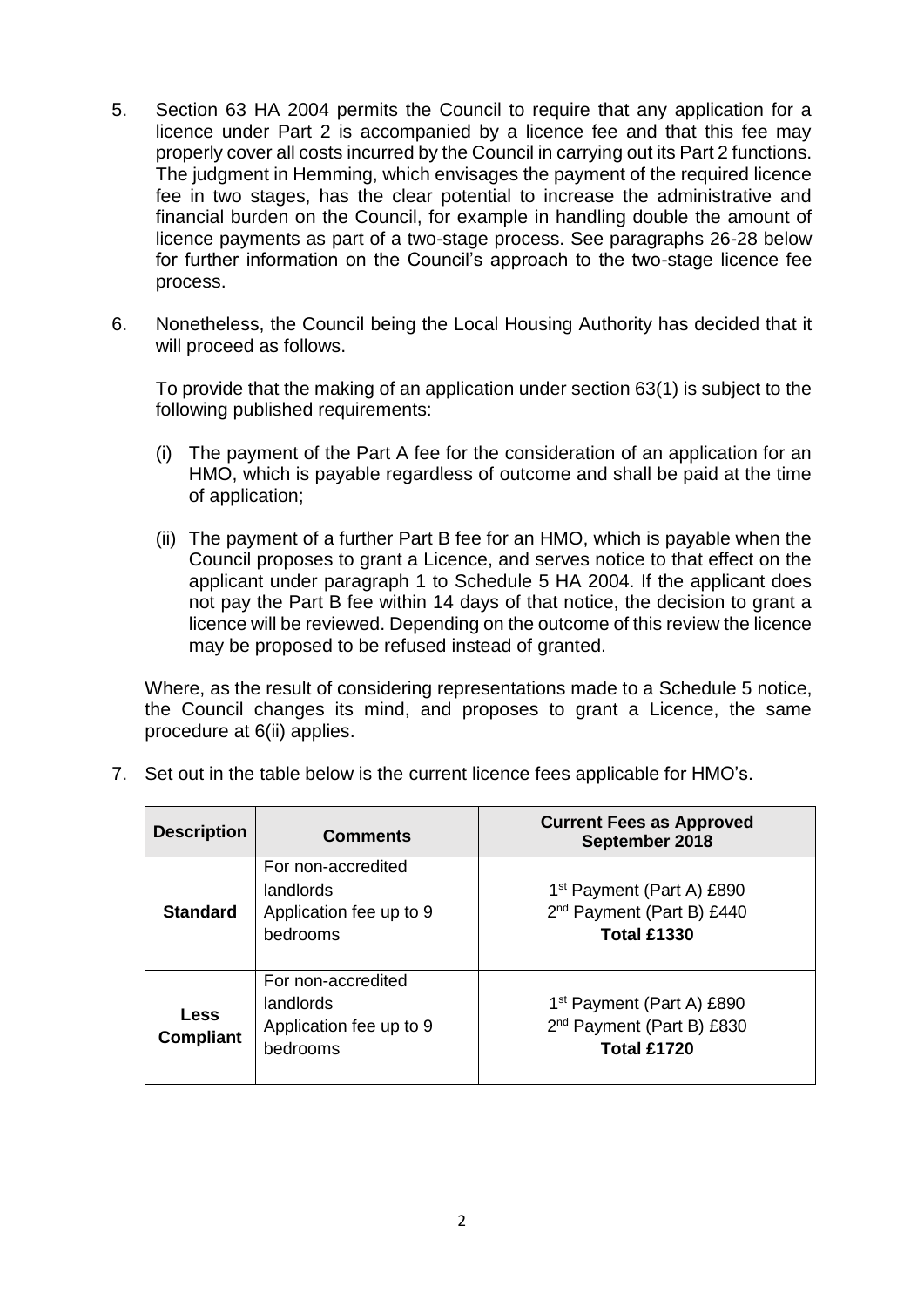| <b>Accredited</b> | The proposed licence<br>holder is accredited with<br>the Nottingham Standard<br>(Either Unipol or Dash)<br>Application fee up to 9<br>bedrooms | 1 <sup>st</sup> Payment (Part A) £615<br>2 <sup>nd</sup> Payment (Part B) £375<br>Total £990 |
|-------------------|------------------------------------------------------------------------------------------------------------------------------------------------|----------------------------------------------------------------------------------------------|
|-------------------|------------------------------------------------------------------------------------------------------------------------------------------------|----------------------------------------------------------------------------------------------|

### Licence Fees - applications made under Part 3 Housing Act 2004 – Selective Licensing

- 8. The Council has exercised its powers under section 80 Housing Act 2004 ("HA 2004") and has designated a significant amount of the City to be subject to selective licensing. Under the 'Nottingham City Council Designation of an Area for Selective Licensing 2017', which came into force on 1 August 2018, most privately rented homes in the city are required to have a property licence ("Property Licence")
- 9. Sections 1 to 4 of this document sets out the Council's policy in relation to the licensing of properties under Part 3 HA 2004. The Council's policy recognises that the legislative provisions contemplate circumstances in which a single Property Licence may relate to more than one separate dwelling in the same building ("a Block Licence"). However, for the reasons outlined below, the Council prefers separate dwellings in a building to have their own, individual Property Licence ("an individual Property Licence") but does recognise that in certain circumstances and depending on the building it may be beneficial to offer the ability for landlords to apply for and have in place a Block Licence to cover the entirety of a building where certain conditions are met.
- 10. For some landlords and tenants, an individual Property Licence (for an individual dwelling) would be beneficial as it provides for a clearer and less complicated scheme. For landlords, individual licences are more flexible and more responsive to changes in managing agents, the carrying out of major works, or the sale of individual flats in buildings for example; and for tenants, it removes ambiguity where the Council is required to enforce landlord obligations and duties owed to them. However, for some buildings where, the management and control of the entire building is under common control and management, covers all or a number of individual dwellings, all common parts and areas, and where the management and control is anticipated to remain static over an extended period of time, it may be more beneficial for landlords to apply for a Block Licence.
- 11.This document also outlines the Council's policy as regards the levying of Part 3 licence fees. The Council has exercised its powers to charge under section 87(3) and (7) HA 2004 and does so taking into account the Provision of Services Regulations 2009, which themselves implement the Services Directive.

#### Conditions that must be met to enable the granting of a Block Licence

- 12.The Council accepts that under Part 3 HA 2004 it is possible for it to grant a Block Licence which covers more than one separate dwelling where the following conditions are met:
	- (i) each of the dwellings are separate dwellings (usually self-contained flats), within the same building; and
	- (ii) each of the dwellings are occupied under non "exempt tenancies"; and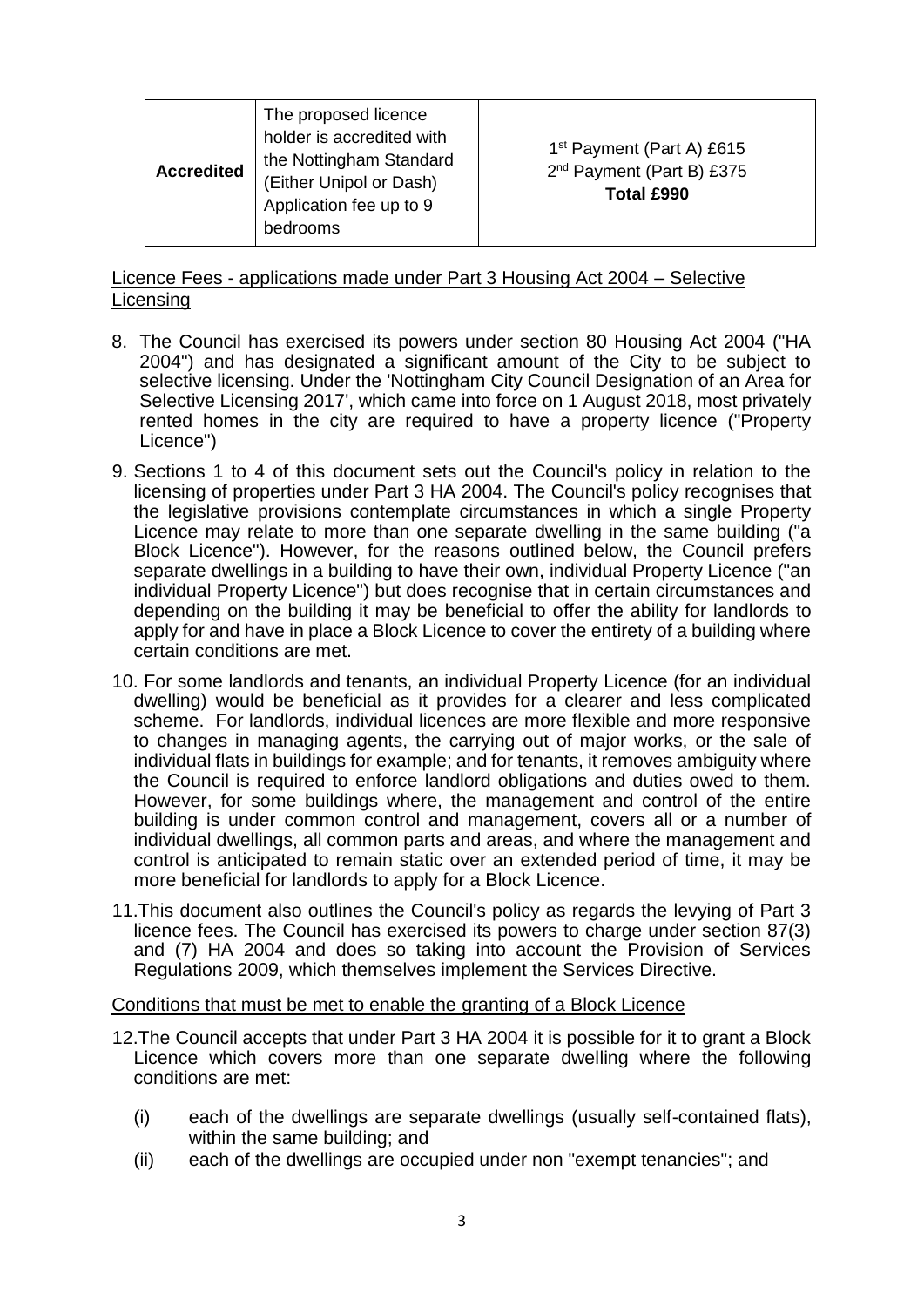- (iii) the entire building which contains the separate dwellings must be under common control and management
- 13. The above conditions do not apply to Houses in Multiple Occupation (HMOs) which are licenced in accordance with requirements set out in Part 2 HA 2004, where Section 68(1) is clear that a licence may not relate to more than one HMO and also that under Part 2 - Section 85(1) of HA 2004, HMO licensing takes precedence over Part 3 – Selective Licensing.
- 14. Accordingly, it is open to an applicant (which is usually, but not invariably, the landlord) to apply for a Block Licence where the applicant considers that each of these conditions is met. Where such an application is made to the Council it may grant such a Block Licence where it is satisfied that:
	- The conditions set out in paragraph 12 are met; and
	- There are no other contra-indications that would mean that such a Licence should not be granted, after considering the matters required by Section 88 (3) of the Housing Act 2004.
- 15. The Council will consider each such application having regard to the additional considerations set out in paragraphs 17-25 below, taking into account any representations made by the applicant as to why the Council should exercise its discretion to grant a Block Licence.
- 16. If the Council decides not to exercise its discretion, but is otherwise satisfied that individual Property Licences should be granted, it will give notice of this to the applicant and every relevant person. There is a statutory right of appeal, notwithstanding the grant of these individual Property Licences.

#### Property licences — Additional considerations

- 17. Central to the usual approach for each separate licensable dwelling to hold an individual Property Licence is the Council's belief that this approach provides important clarity, certainty and benefits to all parties impacted by the administration and enforcement of the licensing regime.
- 18. Under Part 3 HA 2004, a 'house' falls to be licensed if:
	- The whole of it is occupied under a single non-exempt tenancy or licence; or  $\bullet$
	- The whole of it is occupied under two or more non-exempt tenancies or  $\bullet$ licences in respect of different separate dwellings within the building.
- 19. In the event that a Block Licence is granted, and there is then a change in circumstances which results in there being more or fewer dwellings in the building that met the conditions described in paragraph 12, this would result in the granted licence no longer reflecting the 'house' now present. In such circumstances, the existing Licence would need to be revoked and a new application made that reflects the 'house' now defined by the dwellings let in accordance with the conditions in paragraph 12.
- 20. The Council's usual approach, of granting individual Property Licences, avoids this unnecessary consequence. It provides clarity and certainty to the licensing regime and means that the duration and operation of individually granted licences are not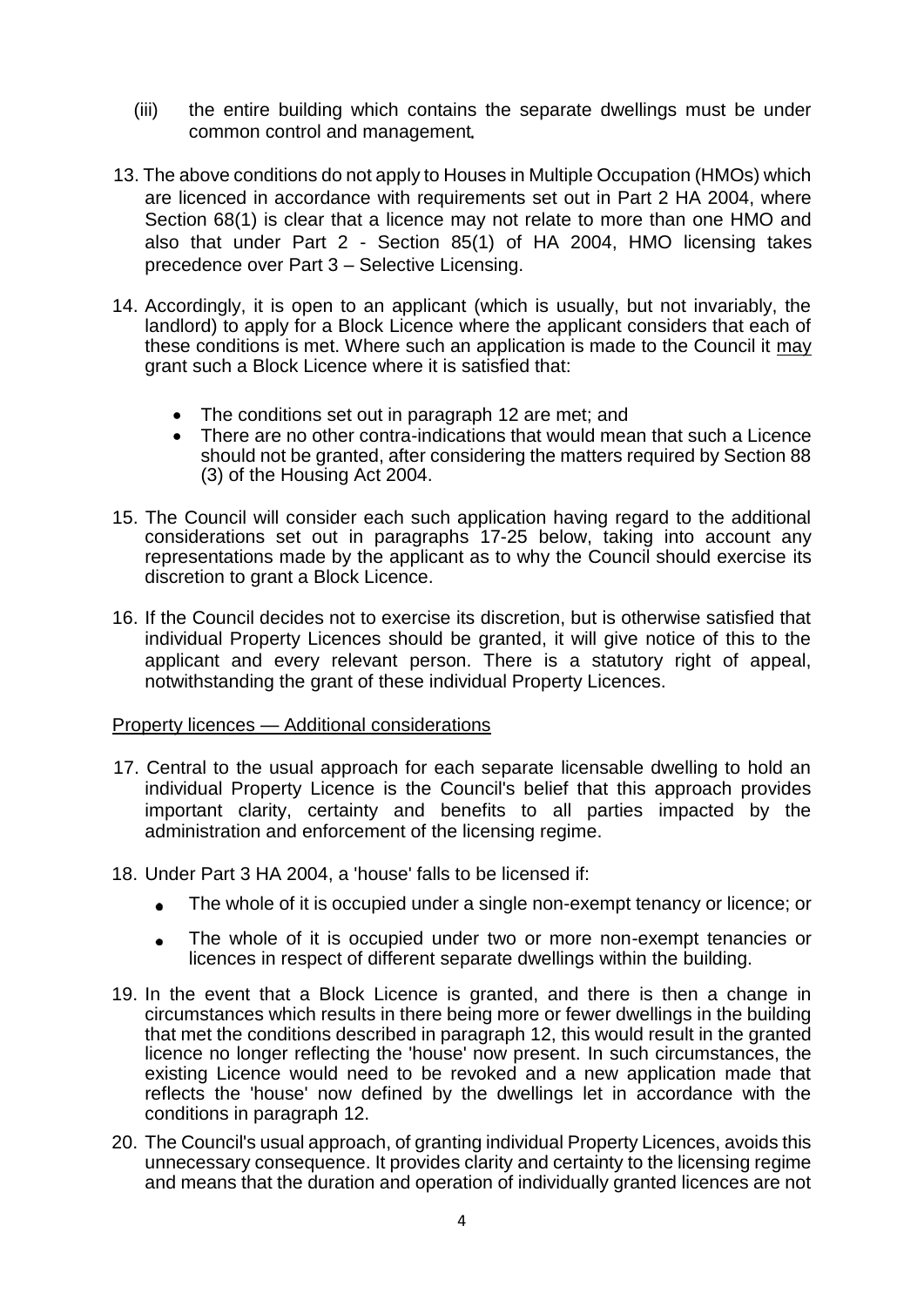impacted by changes in the letting and occupation of other separate dwellings within the same building as would be the case if a Block Licence has been granted.

- 21. As stated above, the Council considers that its usual approach of granting individual Property Licences has clear benefits for both landlords and tenants.
- 22. For landlords who own two or more individually licensed dwellings in the same building, the individual Property Licence approach will mean that:
	- A dwelling may be sold without affecting the licence[s] granted in respect of  $\bullet$ any other dwellings in the building;
	- A dwelling may be let on an exempt tenancy without affecting the licence[s] granted in respect of any other dwellings in the building;
	- A dwelling may be left vacant [for example, to allow major refurbishment] without affecting the licence[s] granted in respect of any other dwellings in the building;
	- Enforcement action may be better, and more proportionately, targeted on the individual, non-compliant dwelling, without affecting the licences granted in respect of other dwellings in the building. This includes cases where, for example, the Council considers it necessary to serve a Prohibition Order to preclude the use of an individual dwelling for human habitation or where it has identified planning breaches in relation to an individual dwelling.
- 23. This is also relevant where enforcement concerns a particular tenancy or where the issue has arisen as a result of the relationship between the landlord and a specific tenant beyond the condition of the property.
- 24. For a tenant of a specific dwelling in a building, the Council's usual approach should provide greater certainty and clarity that their individual dwelling is duly licensed, notwithstanding the licensing status of other dwellings in the same building. Furthermore, by virtue of knowing that a specific licence had been granted in relation to their particular dwelling, the tenant would also have the reassurance that any necessary Gas Safe Certificate would have been provided at the application stage and declarations made regarding key fire safety measures pertaining to their own rented home.
- 25. Notwithstanding the above paragraphs, the Council further recognises that it is feasible within the City to have buildings that contain multiple dwellings that have in place common management and control arrangements that are likely to be static and consistent over an extended period of time. In these circumstances it may be beneficial for both Landlords and Tenants to know that a licence is in place which covers the entirety of the Building covering multiple dwellings and the common shared areas. For the Council it also offers, where relevant, the possibility of additional licence conditions relating to the management arrangements for the Block Building.

### Licence fees

26. Section 87 HA 2004 permits the Council to require that any application for a licence under Part 3 is accompanied by a licence fee and that this fee may properly cover all costs incurred by the Council in carrying out its Part 3 functions. The current fee for an Individual Property Licence is: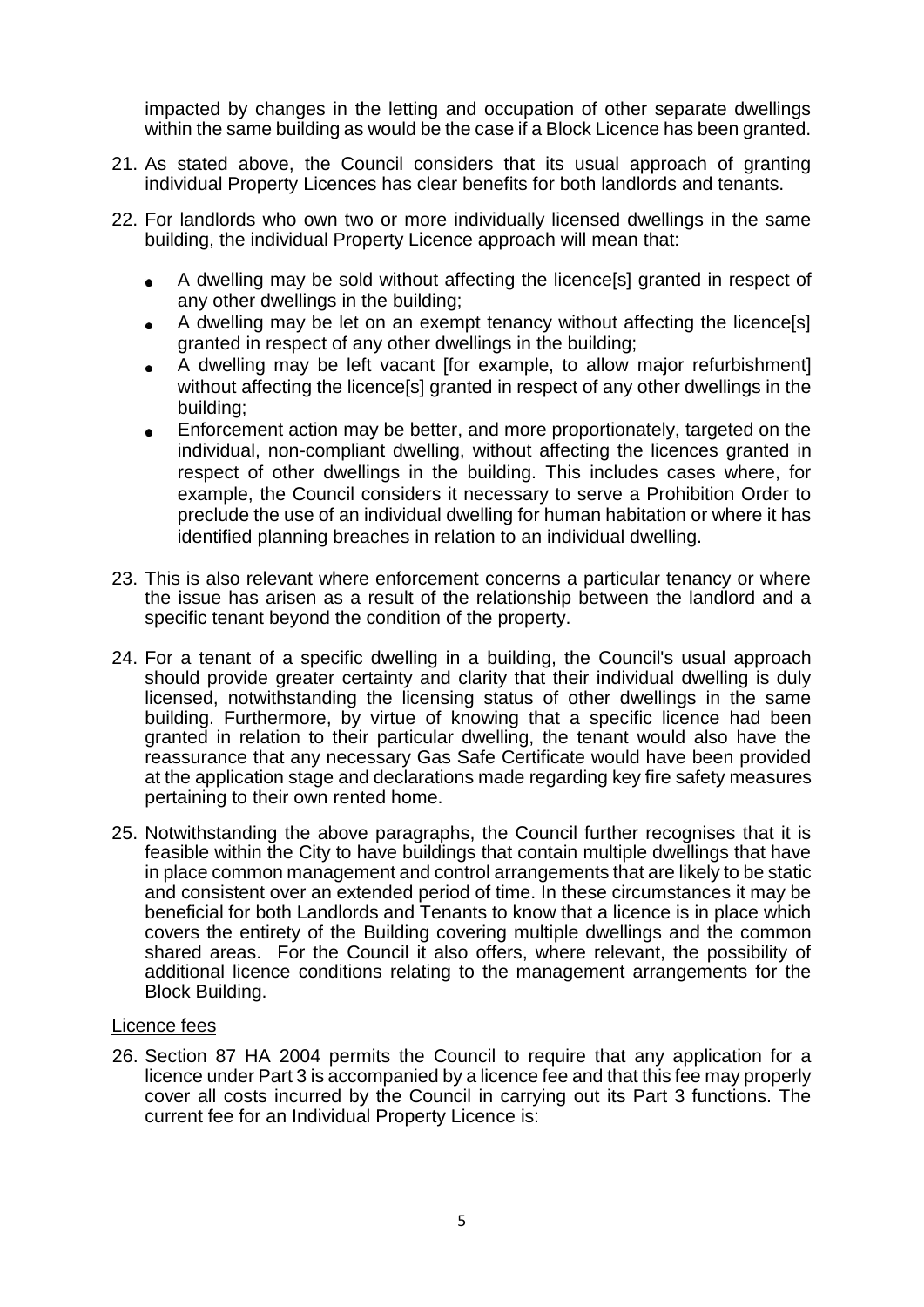| <b>Individual Property Licence</b>                                                 |                                       |  |  |
|------------------------------------------------------------------------------------|---------------------------------------|--|--|
| <b>Standard Fee</b>                                                                | 1 <sup>st</sup> payment (Part A) £520 |  |  |
| This fee is applicable to applications made<br>by non-accredited landlords         | $2nd$ payment (Part B) £370           |  |  |
|                                                                                    | <b>Total £890</b>                     |  |  |
| <b>Accredited Landlord Fee</b>                                                     | 1 <sup>st</sup> payment (Part A) £485 |  |  |
| This fee is applicable where the proposed<br>Licence Holder is accredited with the | $2nd$ payment (Part B) £185           |  |  |
| Nottingham Standard (through either Unipol,<br>ANUK or DASH)                       | <b>Total £670</b>                     |  |  |

- 27. The Council considers that some of the Part A fees reflects the costs of processing and determining the application for a licence, with the Part B fees representing the remaining balance covering the wider management and enforcement costs that the Council is permitted to recover through the fee, in accordance with section 87(7).
- 28. The Council has had regard to the European Court of Justice ruling in R (Hemming) v Westminster City Council (Case C-316/15), which holds that the Services Directive should be interpreted as precluding charging in advance for costs other than those directly related to the authorisation process. The Council understands this to mean that it is not permitted to demand fees in advance for anything other than the costs of administering the application for a licence, even if it makes clear that unsuccessful applicants will be reimbursed the remaining part of the fee. The Council may legitimately recover its wider costs, over and above those relating to the administration of applications, at the point at which it has been determined that a licence is to be granted.
- 29. The judgment in Hemming, which envisages the payment of the required licence fee in two stages, has the clear potential to increase the administrative and financial burden on the Council, for example in handling double the amount of licence payments as part of a two-stage process.
- 30. The requirement to charge a two-stage fee does not sit well with the statutory provisions. Nonetheless, the Council has decided that it will proceed as follows:
	- To provide that the making of an application under section 87(1) is subject to the following published requirements:
	- The payment of the Part A fee for the consideration of an application for an individual Property Licence, which is payable regardless of outcome and shall be paid at the time of application;
	- The payment of a further Part B fee for an individual Property Licence, which is payable by a successful applicant prior to the grant of a Licence.
	- That the remaining Part B fee is payable when the Council proposes to grant a Licence, and serves notice to that effect on the applicant under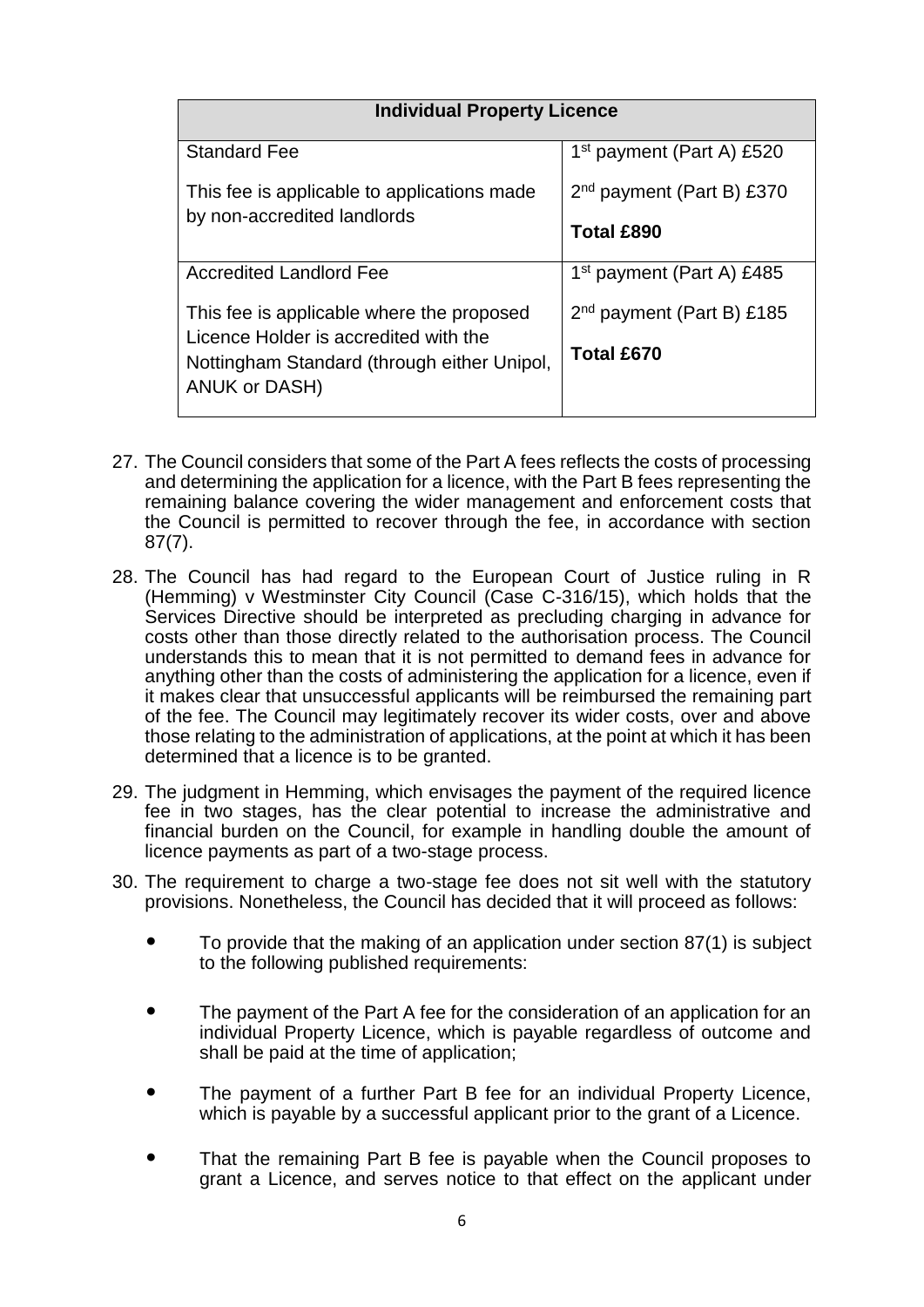paragraph 1 to Schedule 5 HA 2004. If the applicant does not pay the Part B fee within 14 days of that notice, the decision to grant a licence will be reviewed. Depending on the outcome of this review the licence may be proposed to be refused instead of granted.

- Where, as the result of considering representations made to a paragraph 5 notice, the Council changes its mind, and proposes to grant a Licence, the same procedure in the third bullet point applies.
- 31. That where an application for a Block Licence is made or granted, the total fees applicable will be tiered in accordance to the amount of dwellings within a particular Block Building licence application. The Part A fee comprises of an initial base fee which is then added to a total 'per dwelling' fee. The total 'per dwelling' fee is calculated by multiplying it by the amount of dwellings within the building which are to be subject to the licence.
- 32. So far as concerns the Part B fee, this element is again calculated by adding together the 'base fee' to the 'per dwelling fee'. The 'per dwelling fee' is calculated by multiplying the fee by the amount of dwellings within the building which are to be subject to the licence.

| <b>Block Licence</b>                                                                                                                                                                                         |                                                                                                                                                                                                                                                                                                 |  |  |
|--------------------------------------------------------------------------------------------------------------------------------------------------------------------------------------------------------------|-------------------------------------------------------------------------------------------------------------------------------------------------------------------------------------------------------------------------------------------------------------------------------------------------|--|--|
| <b>Standard Fee</b><br>This fee is applicable to<br>an applicant who wishes<br>to apply for a Block<br>Licence, but who is not<br>an accredited Landlord<br>by one of the Council's<br>recognised providers. | <b>Standard Initial Block Base Licence Fee -</b><br>£2,720 which comprises of the following:<br>$1st$ payment (Part A) - £1,195<br>$2nd$ payment (Part B) - £1,525<br>Standard Fee payable for each dwelling within<br>the building to be subject to the licence is £425<br>which comprises of: |  |  |
|                                                                                                                                                                                                              | $1st$ payment (part A) - £260 per flat<br>$2nd$ payment (part B) - £165 per flat<br><b>Accredited Landlord - Initial Block Base</b>                                                                                                                                                             |  |  |
| Fee for Accredited<br>Landlord                                                                                                                                                                               | Licence Fee - £2,025                                                                                                                                                                                                                                                                            |  |  |
| This fee is applicable<br>where the proposed<br>Licence Holder is<br>accredited with the<br>Nottingham Standard<br>(through either Unipol,<br>ANUK or DASH).                                                 | $1st$ payment (Part A) - £1,195<br>2 <sup>nd</sup> payment (Part B) - £830<br>Standard Fee payable for each dwelling within<br>the building to be subject to the licence is £385<br>which comprises of:<br>$1st$ payment (part A) - £255 per flat                                               |  |  |
|                                                                                                                                                                                                              | $2nd$ payment (part B) - £130 per flat                                                                                                                                                                                                                                                          |  |  |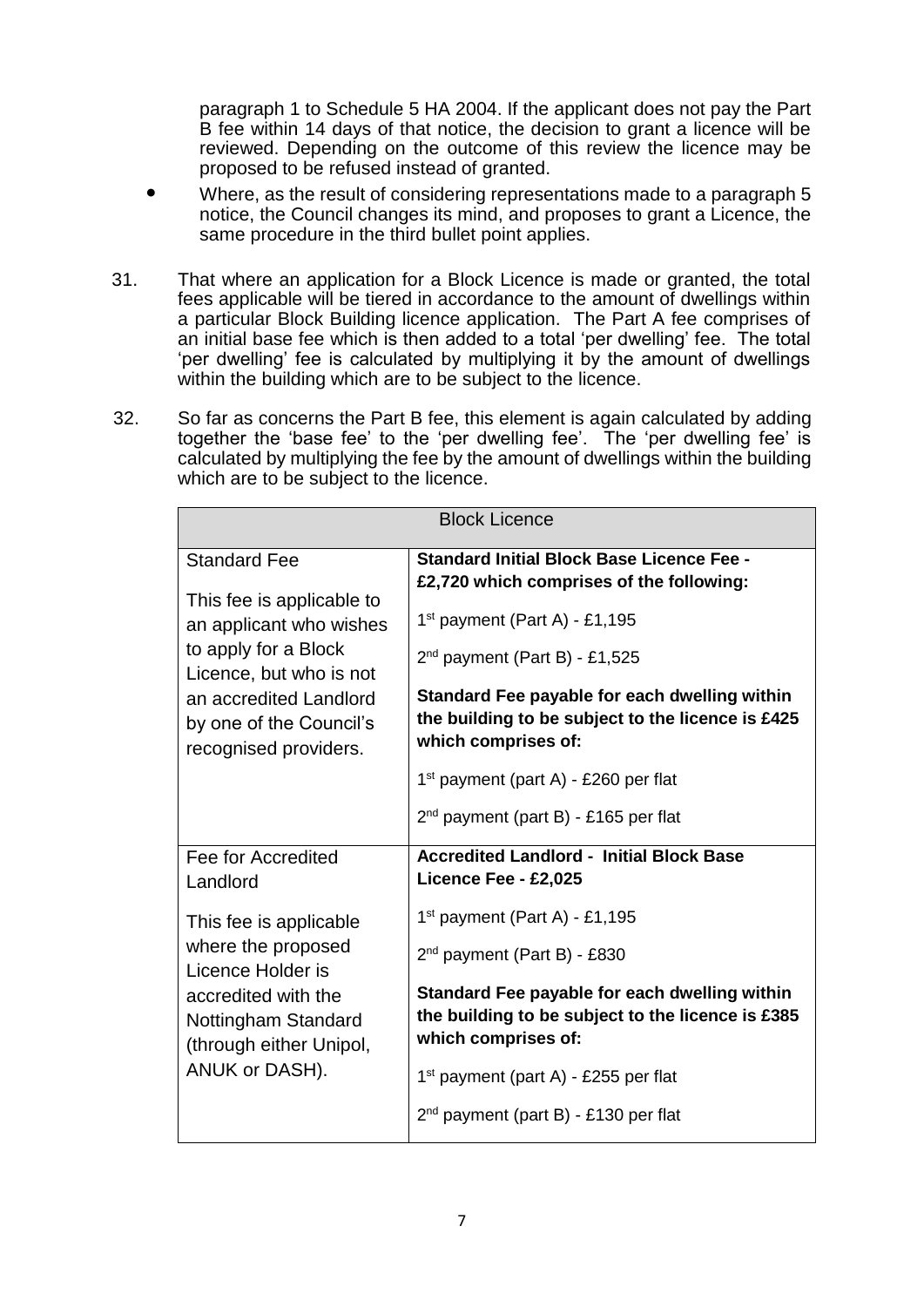### **Worked Examples Block Licence Fee Structure**

# **Standard (non-accredited landlord)**

One building comprising 10 separate self-contained dwellings: **Part A Fee** Initial Base fee - £1,195 Per dwelling fee £260  $\times$  10 = £2,600 Add together Base Fee and Per dwelling fee = **£3,795** (Part A fee payable on application)

# **Part B Fee**

Initial Base fee £1,525 Per dwelling fee £165 x 10 = £1,650 Add together Base Fee and Per dwelling fee = **£3,175**

# **Total Licence Fee**

To get the total cost of the Block Licence add together the Part A and Part B fees. **Part A = £3,795 add Part B £3,175 = £6,970 total fee for a Block Licence covering 10 individual self-contained dwellings**

One building comprising 90 separate self-contained dwellings:

# **Part A Fee**

Initial Base fee - £1,195 Per dwelling fee £260 x  $90 = \text{\textsterling}23.400$ Add together Base Fee and Per dwelling fee = **£24,595** (Part A payable on application)

# **Part B Fee**

Initial Base fee £1,525 Per dwelling fee £165 x 90 = £14,850 Add together Base Fee and Per dwelling fee = **£16,375**

# **Total Licence Fee**

To get the total cost of the Block Licence add together the Part A and Part B fees. **Part A £24,595 add Part B £16,375 = £40,970 total for a Block Licence covering 90 individual self-contained dwellings**

# **Accredited Landlord**

One building comprising 10 separate self-contained dwellings:

**Part A Fee** Initial Base fee - £1,195 Per dwelling fee £255 x  $10 = \text{\textsterling}2,550$ Add together Base Fee and Per dwelling fee = **£3,745**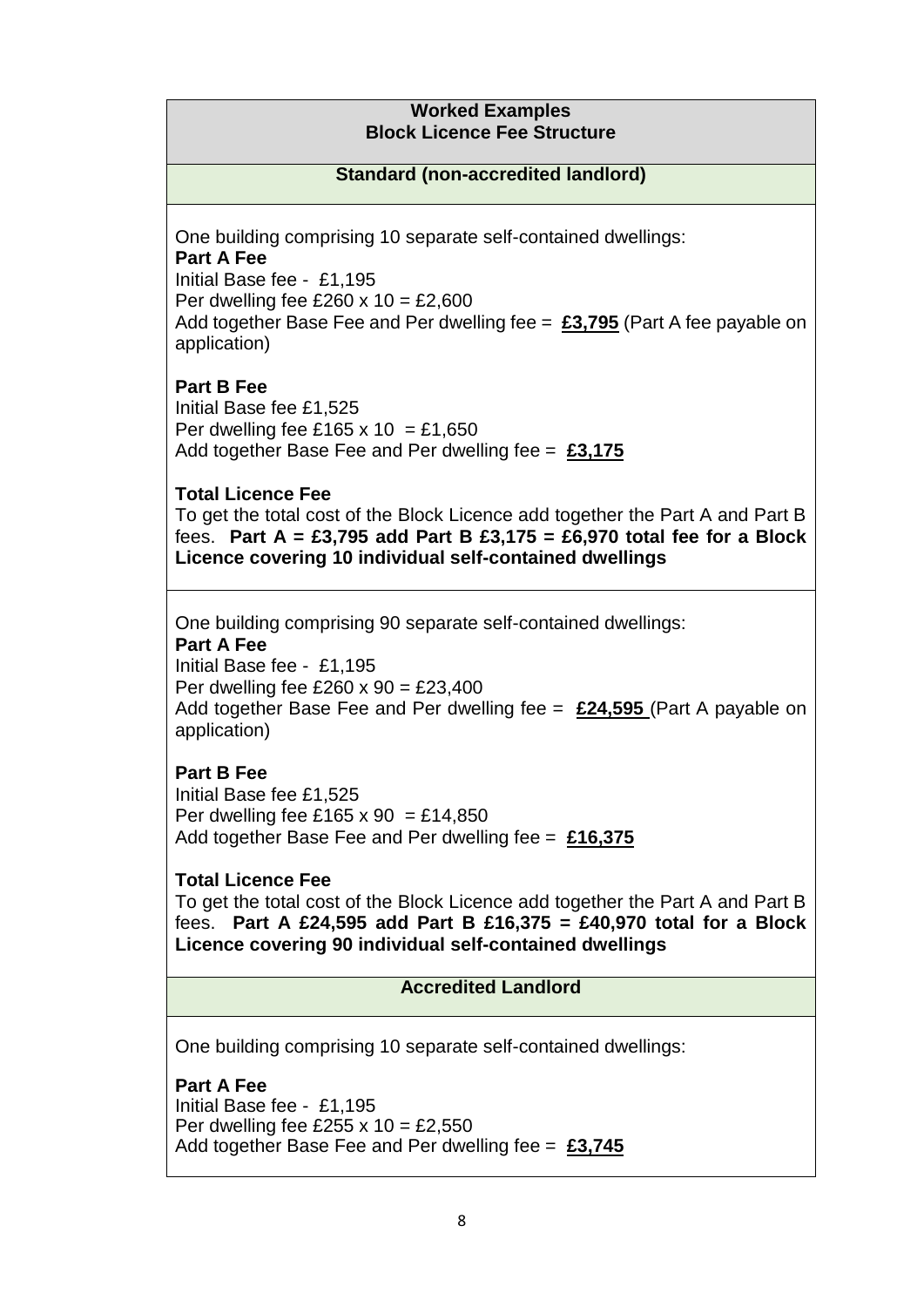| <b>Part B Fee</b>                                     |
|-------------------------------------------------------|
| Initial Base fee £830                                 |
| Per dwelling fee £130 x 10 = £1,300                   |
| Add together Base Fee and Per dwelling fee = $£2,130$ |

#### **Total Licence Fee**

To get the total cost of the Block Licence add together the Part A and Part B fees. **Part A £3,745 add Part B £2,130 = £5,875 total for a Block Licence covering 10 individual self-contained dwellings**

One building comprising 90 separate self-contained dwellings

#### **Part A Fee**

Initial Base fee - £1,195 Per dwelling fee £255 x 90 = £22,950 Add together Base Fee and Per dwelling fee = **£24,145**

# **Part B Fee**

Initial Base fee £830 Per dwelling fee £130 x 90 = £11,700 Add together Base Fee and Per dwelling fee = **£12,530**

### **Total Licence Fee**

To get the total cost of the Block Licence add together the Part A and Part B fees.

**Part A £24,145 add Part B £12,530 = £36,675 total for a Block Licence covering 90 individual self-contained dwellings**

- 33.The Council recognises that where the same applicant seeks licences in respect of more than one dwelling in the same building, there will be some efficiencies in respect of the necessary checks that are required to be carried out in relation to the building, the proposed licence holder and in the administration of the licence documentation. This fee structure recognises the efficiencies where a Block Licence could be granted by the Council.
- 34. The Council has also considered whether to apply a flexible fee structure to individual property licences where an applicant has more than one self-contained dwelling within a Block Building. It has decided not to do so. This is because the Council's experience is that the wider management and enforcement costs it is permitted to reflect in the fee are similar per dwelling, when viewed across the city. Some of the efficiencies in offering a Block Licence are gained due to the fact that the entire building is under common control and management. The Council also draws comparison with where an applicant may have a number of individually licenced properties across the city. In these circumstances the fairest and simplest way to calculate the fee is to divide it amongst the thousands of Property Licence holders. The current fee structure also provides for an accredited fee. Where landlords have become accredited, including those with larger or multiple property portfolios and those who own an entire block of dwellings do benefit from a lower fee licence.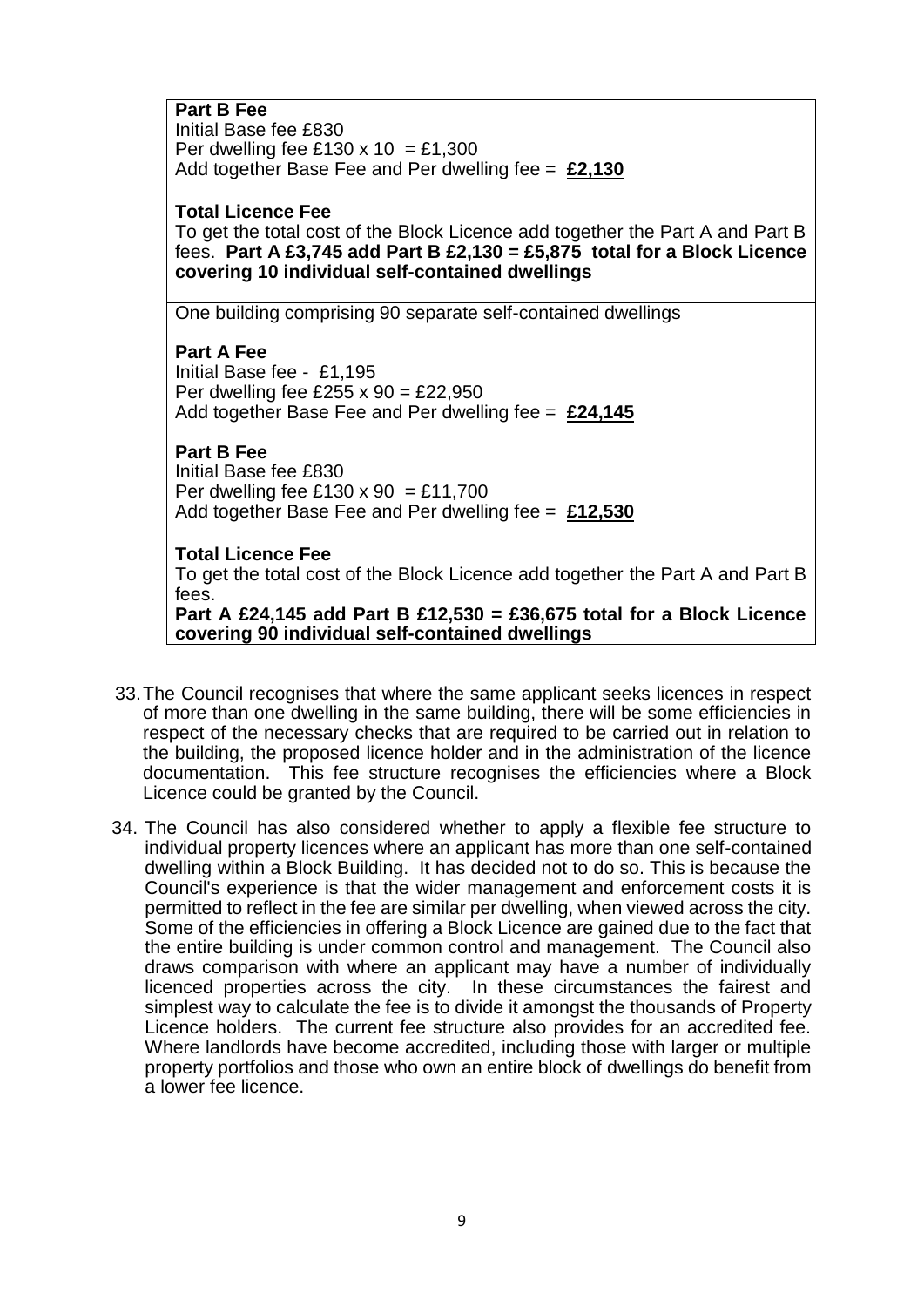# Applications under both Parts 2 and 3 Housing Act 2004 Other fees applicable for licensing applications

35. Applicable fees may become payable during licence application process if conditions set out in the table below are met. These fees may be collected in addition to the Part A licence fee and Part B licence fee payments. The licence application will not be considered 'duly made' until all applicable fees have been calculated and paid with the Part A licence fee payment or shall be payable upon request.

Please note the fees in this table are non-refundable.

| <b>Description</b>                                                         | Fee | <b>Comments</b>                                                                                                                                                                                                                                                        |
|----------------------------------------------------------------------------|-----|------------------------------------------------------------------------------------------------------------------------------------------------------------------------------------------------------------------------------------------------------------------------|
| <b>Extra Bedroom Fee</b>                                                   | £25 | When an HMO has 10 bedrooms or more, an<br>extra fee is applicable per bedroom.<br>Applicable in addition to the Part A licence                                                                                                                                        |
|                                                                            |     | fee payment as shown in Table 1 above.                                                                                                                                                                                                                                 |
| Extra<br>correspondence and<br>/ or changes to the<br>application prior to | £40 | Where there is a requirement to enter into extra<br>correspondence over and above the standard<br>licensing process.                                                                                                                                                   |
| determining the<br>licence                                                 |     | E.g. Obtaining further information to secure a<br>valid licence application, which has not been<br>provided at the time of application.                                                                                                                                |
|                                                                            |     | Any changes to the application should be notified<br>immediately to the Council as delay may impact<br>the likely charges to be applied.                                                                                                                               |
|                                                                            |     | This charge will apply where there are changes to<br>the application prior to the licence being<br>determined e.g. change of address, change of<br>manager or proposed licence holder etc.                                                                             |
|                                                                            |     | Where the changes are so significant a new<br>application and fee may be required e.g. for the<br>change of applicant. This creates a significant<br>administration burden as new assessments may<br>be required or the entire processing may need to<br>be restarted. |
|                                                                            |     | Changes notified that affect multiple applications<br>at the same time (such as a change of manager<br>or proposed licence holder) the fee will be<br>calculated on a case by case basis proportionate<br>to the estimated administration time required.               |
|                                                                            |     | This fee shall be payable on request.                                                                                                                                                                                                                                  |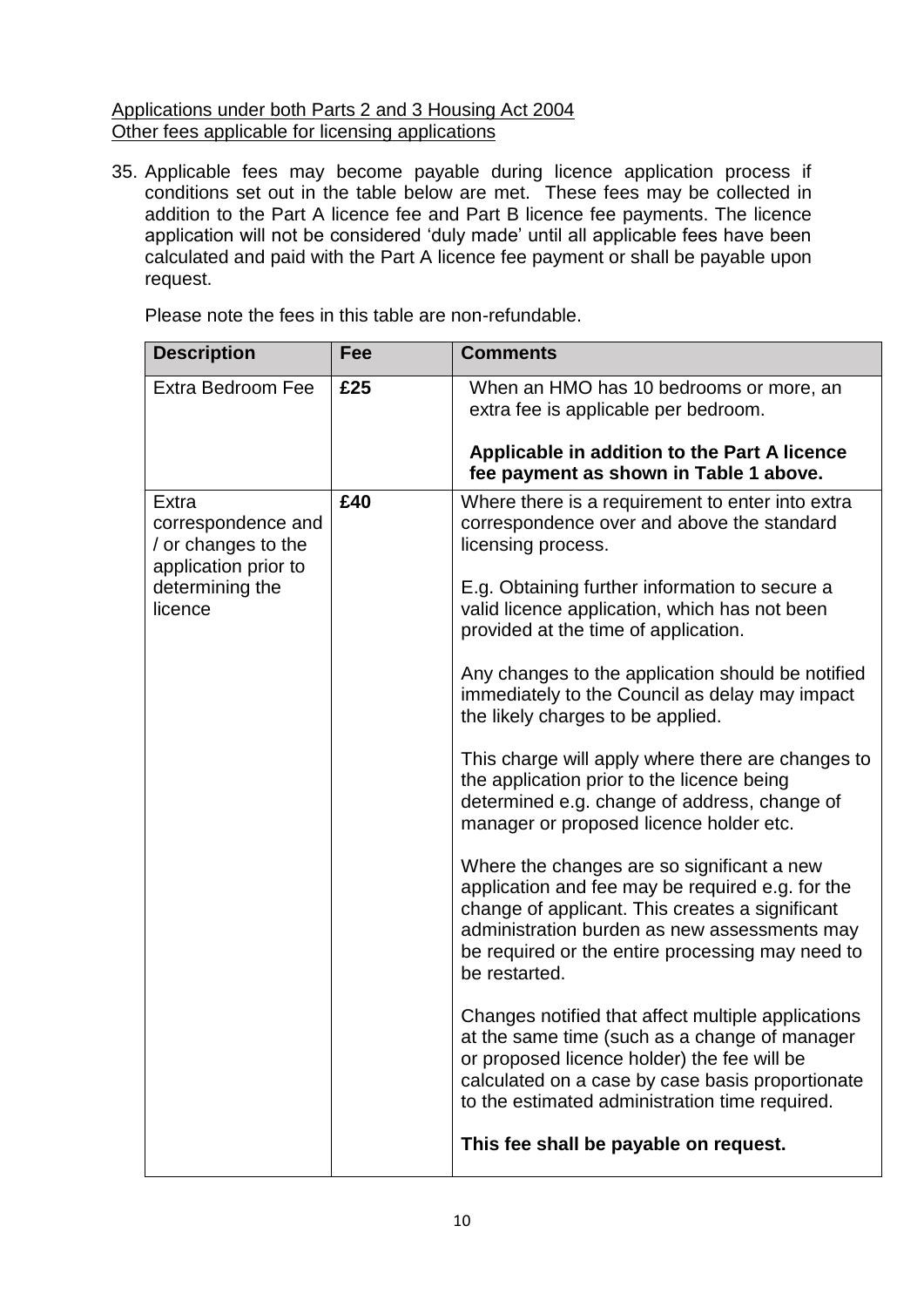| Extra copy<br>documentation                                                                                                                                                                                                        | £30                           | Where a request is made for each duplicate/copy<br>documents. The request will not be processed<br>until the fee has been paid.<br>This fee shall be payable on request.                                                                                                                                                                                                                                                                                                                                                                                 |  |
|------------------------------------------------------------------------------------------------------------------------------------------------------------------------------------------------------------------------------------|-------------------------------|----------------------------------------------------------------------------------------------------------------------------------------------------------------------------------------------------------------------------------------------------------------------------------------------------------------------------------------------------------------------------------------------------------------------------------------------------------------------------------------------------------------------------------------------------------|--|
| <b>Application under</b><br>different Part of<br><b>Housing Act 2004</b><br>Fee to move<br>between HMO (part<br>2 of the Housing Act<br>2004) and Selective<br>licensing (part 3 of<br>the Housing Act<br>2004) and vice<br>versa. | <b>Relevant</b><br>scheme fee | <b>After Grant of Licence</b><br>Once a licence has been granted under one Part<br>of the Housing Act 2004 ("the Act") and then a<br>Licence Holder wishes to apply for a new Licence<br>under a different Part of the Act, this will require a<br>new application with the payment of the current<br>licence fee for that Part applicable at the time the<br>application is made.<br>Once the Council has processed and granted a<br>licence under the new Part, the Council will<br>concurrently revoke the existing licence under the<br>former Part. |  |
|                                                                                                                                                                                                                                    |                               | <b>Prior to determining Licence</b><br>Application made under one Part of the Act but<br>not yet determined by the Council, where the<br>Licence Holder informs they wish to change their<br>application to be under a different Part of the Act,<br>the Council will treat the first application as having<br>been withdrawn by the Applicant. Please refer<br>to the Refunds Policy.                                                                                                                                                                   |  |
| <b>Missed inspections</b>                                                                                                                                                                                                          | £50                           | Failure to attend an agreed inspection a charge<br>shall be levied.<br>This fee shall be payable on request.                                                                                                                                                                                                                                                                                                                                                                                                                                             |  |
| <b>Paper Application</b><br>Form Request                                                                                                                                                                                           | £35                           | Paper application forms will remain available<br>upon request. A printed application forms will be<br>sent to a UK postal address only. A charge of £35<br>shall be required for each form requested.<br><b>Please note that the application form is available</b><br>free of charge on the Council website for<br>download and your internal printing or can be<br>complete online.<br>This fee shall be payable on request.                                                                                                                            |  |
| Paper Application<br>Form Processing                                                                                                                                                                                               | £65                           | Each paper application submitted, will be charged<br>this fee to cover the extra manual cost of<br>processing.<br>This fee shall be payable on request.                                                                                                                                                                                                                                                                                                                                                                                                  |  |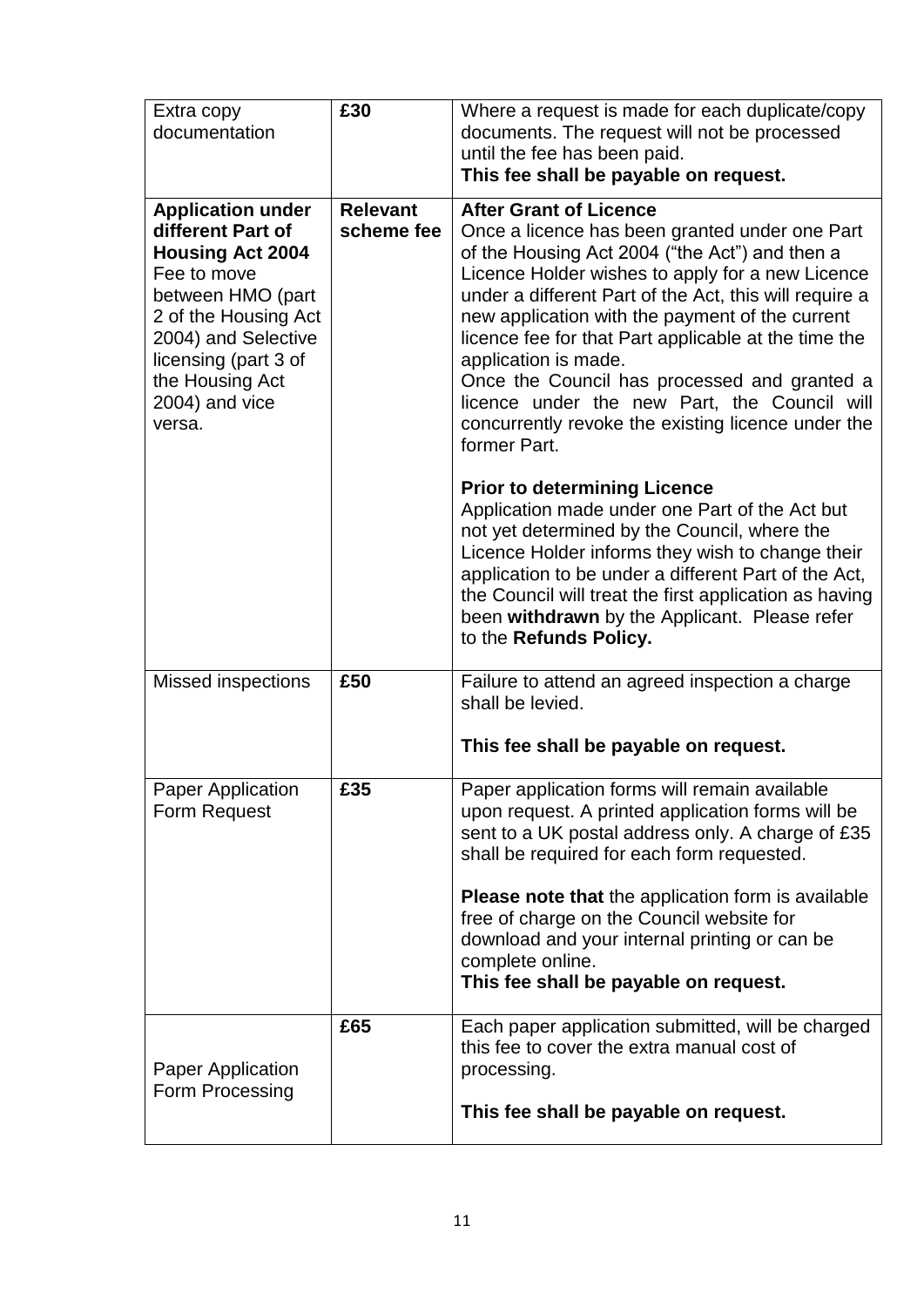| Fee to support<br>people completing<br>the application form                           | £40 per<br>hour*. | To assist with those who have repeatedly tried or<br>have a significant challenge in completing the<br>required form. (*minimum charge £40)<br>This fee shall be payable on request. |  |
|---------------------------------------------------------------------------------------|-------------------|--------------------------------------------------------------------------------------------------------------------------------------------------------------------------------------|--|
|                                                                                       |                   | Notices and Orders served under Part 1 Housing Act 2004                                                                                                                              |  |
| Please note that not all costs can be recovered from the licence fee. Under Part 1 of |                   |                                                                                                                                                                                      |  |
| the Housing Act 2004 (section 49) the Council may charge for relevant costs linked to |                   |                                                                                                                                                                                      |  |
| enforcement work (for example, where an Improvement Notice is served under Section    |                   |                                                                                                                                                                                      |  |
| 11 or Section 12 of the Housing Act 2004).                                            |                   |                                                                                                                                                                                      |  |
| NB Once an invoice is issued, this charge becomes a local land charge on the          |                   |                                                                                                                                                                                      |  |
| property.                                                                             |                   |                                                                                                                                                                                      |  |

# Refunds Policy

- 36. Applicants will be entitled to a refund of licence fee payments in the following situations:
	- (i) Where on review of an application it is decided that the Property does not need a license at the time of application (for example, it falls under one of the exemptions);
	- (ii) an application has been made for an exempted property by mistake a duplicate application has been made.
- 37. Refunds will not be provided in the following situations:
	- (i) the property was required to be licensed at the time of application;
	- (ii) the property is subsequently sold at any point during the application process;
	- (iii) the Council refuses the application and does not grant a licence;
	- (iv) the application is withdraw at any point during the application process;
	- $(v)$  the Council revokes (takes away) the licence;
	- (vi) the Council varies the licence and reduces the amount of time it remains operationally valid;
	- (vii) the property is refused planning permission.
- 38. The fees are not connected to the length of a licence. If a licence is no longer required the licence holder must request a revocation to cancel the licence before it expires, the Council cannot give a refund for any unused time.

#### Licence fees when transferring between Licensing Schemes

39. Set out in the table below are scenarios setting out how licence fees will be applied and managed when the Council receives a request to transfer between the three Licensing Schemes: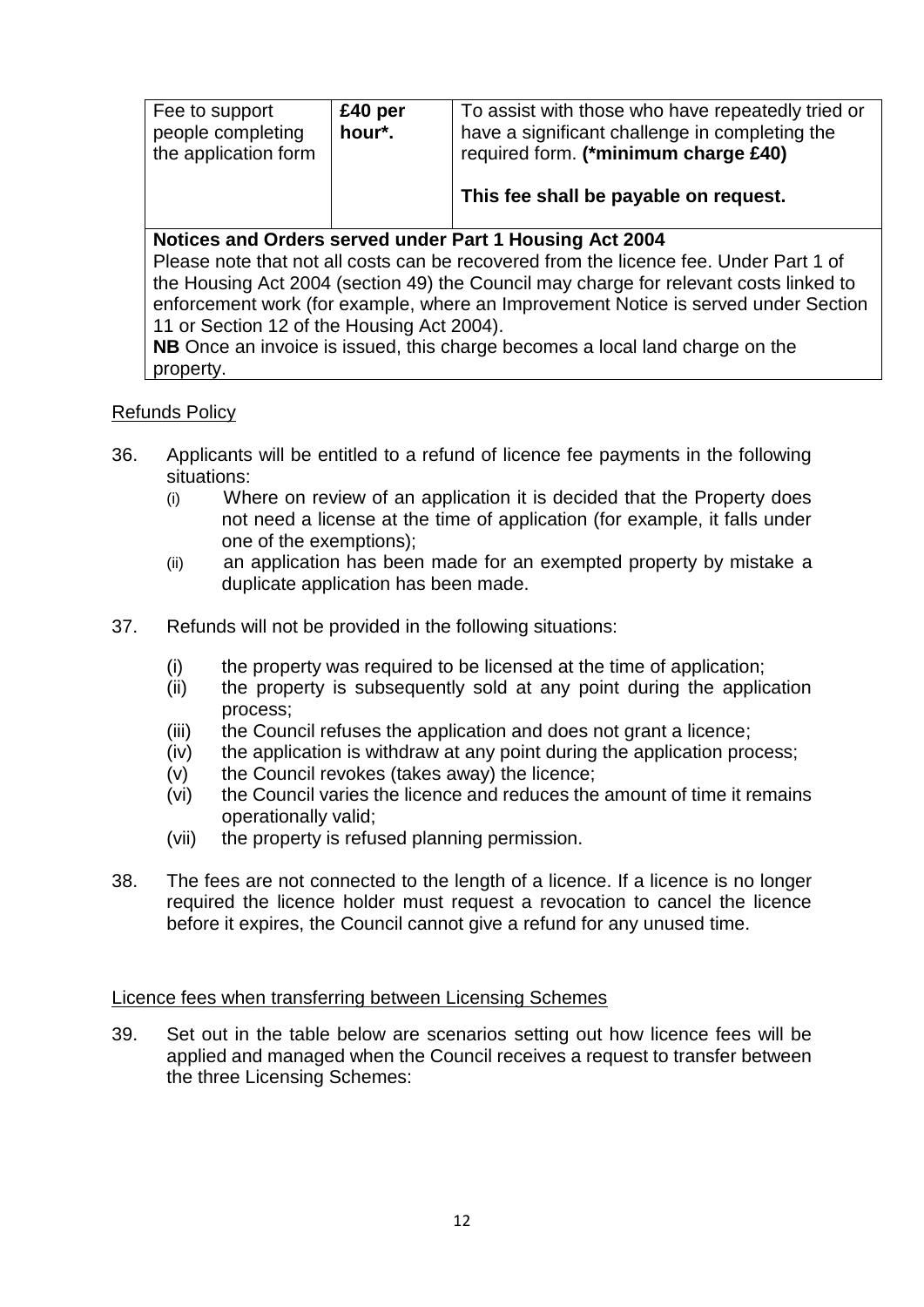| <b>Scenario</b>                              | <b>Request to</b><br>move<br>schemes                                          | How is the<br>property<br>occupied?                                                               | Will a refund<br>be given?                                                                                                                                                   | <b>Process</b>                                                                                                                                                             |
|----------------------------------------------|-------------------------------------------------------------------------------|---------------------------------------------------------------------------------------------------|------------------------------------------------------------------------------------------------------------------------------------------------------------------------------|----------------------------------------------------------------------------------------------------------------------------------------------------------------------------|
| Application<br>for a HMO<br>licence          | Move to<br>Selective                                                          | Occupied<br>as a HMO<br>at the time<br><b>of</b><br>application                                   | No refund<br>on the Part<br>A fee                                                                                                                                            | Application will be<br>transferred to a Part<br>3 Selective Licence<br>if the final licence<br>has not been<br>issued.<br>Applicant to pay                                 |
|                                              |                                                                               |                                                                                                   |                                                                                                                                                                              | Part B Fee for<br>Selective Licensing.                                                                                                                                     |
| Application<br>for a HMO<br>licence          | Move to<br>Selective<br>Licensing                                             | <b>Not</b><br>occupied<br>as a HMO                                                                | Yes full<br>refund of<br>HMO part A<br>fee to be<br>given, due<br>to the fact<br>that the<br>Property<br>was not<br>licensable<br>as a HMO at<br>the time of<br>application. | Applicant to<br>commence a new<br><b>Selective Licence</b><br>application and to<br>pay the relevant<br>fee.                                                               |
| Application<br>for a HMO<br>licence          | Move<br>between<br>Additional<br>and<br>Mandatory<br><b>HMO</b><br>Licensing. | <b>Check</b><br>occupation                                                                        | No refund to<br>be given.                                                                                                                                                    | No change in<br>processing The<br>HMO fee rate is<br>applicable to<br>applications under<br>both Additional and<br>Mandatory<br>Licensing.                                 |
| Application<br>for a<br>Selective<br>licence | Request to<br>transfer to<br><b>HMO</b><br>Licence                            | Is it<br>occupied<br>as a HMO<br>or<br>intending<br>to increase<br>the number<br>of<br>occupants? | Full refund<br>of the Part A<br>Selective<br>fee,<br>assuming no<br>draft licence<br>has been<br>issued and a<br>new HMO                                                     | The Selective<br>Licencing<br>application would<br>be withdrawn by the<br>applicant.<br>A new application<br>to be made for a<br>HMO with full HMO<br>fee rete applicable. |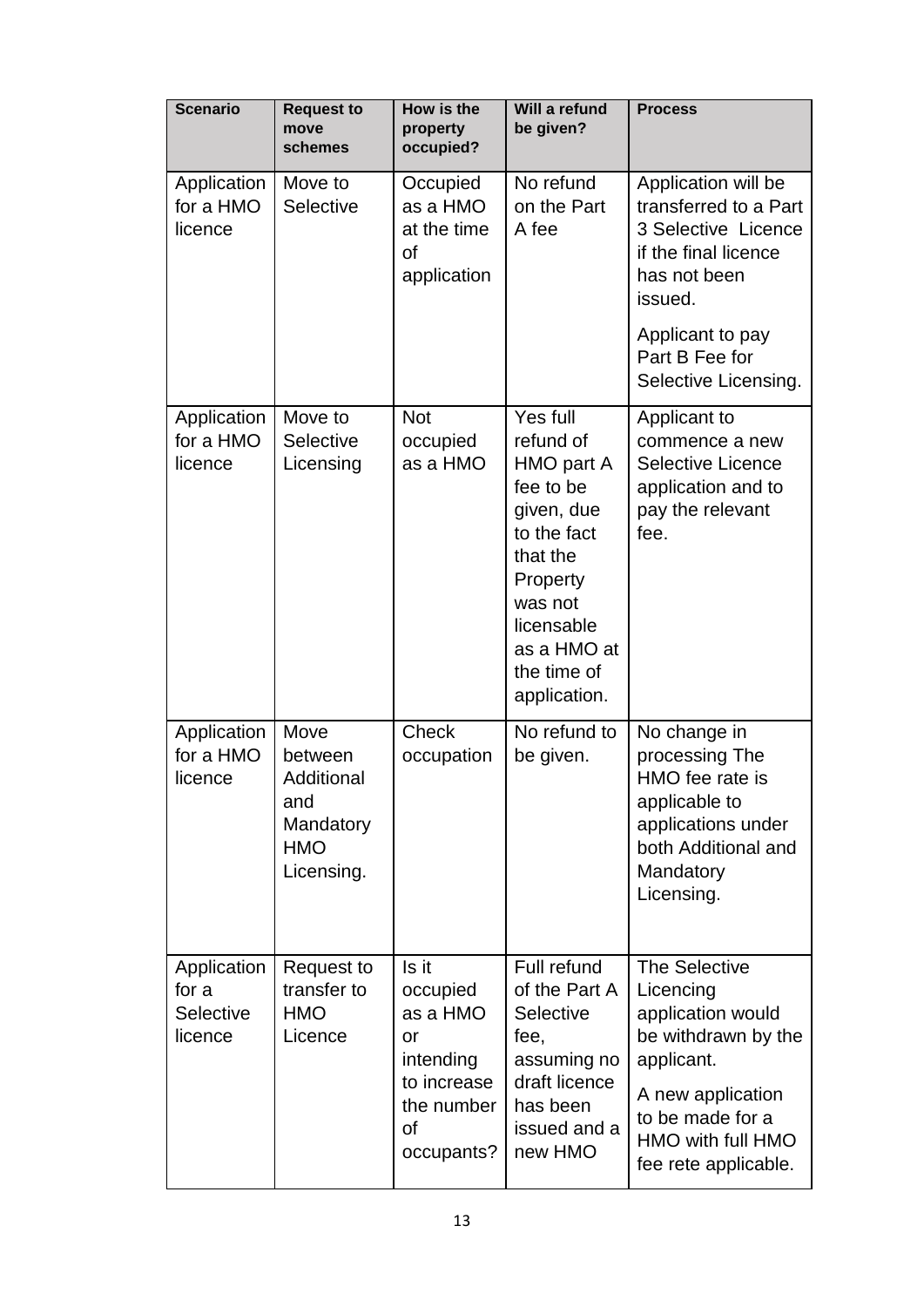| Selective<br>No refund of<br>application.<br>Part A<br>Selective<br>If yes, see<br>refund<br>fee if draft<br>licence has<br>column<br>been issued. |
|----------------------------------------------------------------------------------------------------------------------------------------------------|
|----------------------------------------------------------------------------------------------------------------------------------------------------|

# Variations to existing licences

40. Once a licence has been granted and issued, the following variations may be applied for which no additional fees are charged. It should be noted though that under the Housing Act 2004, a licence is non-transferable. If the licence holder no longer wishes to hold the licence, they must notify the C who will revoke the licence and inform all interested parties.

| <b>Proposed Licence Variation</b>                                                                                       | <b>Variation</b><br><b>Application Fee</b> |
|-------------------------------------------------------------------------------------------------------------------------|--------------------------------------------|
| Change of address details of any existing licence<br>holder, manager, owner, mortgagor, freeholder,<br>leaseholder etc. | No fee                                     |
| Change of mortgagor, owner, freeholder, and<br>leaseholder (unless they are also the licence holder or<br>manager)      | No fee                                     |
| Variation of licence instigated by the Council                                                                          | No fee                                     |
| Change of manager (unless they are also the licence<br>holder)                                                          | No fee                                     |

# Standard Licence Fee

41. The standard fee will be applied as the default fee applicable for all applications. Only where the criteria is met for either the Accredited Licence Fee or Less Compliant fee will they be applicable.

#### Accredited Licence Fee

42. In order to qualify for the Accredited Level of licence fee, the onus is on the Applicant to demonstrate it meets the eligibility criteria and the Applicant may be required to provide documentary support. If the Applicant is unable to provide documentation within a reasonable period, then the Council will assess the licence fee level based on the information held at that time and the corresponding Part B fee will also be applied at the assessed level.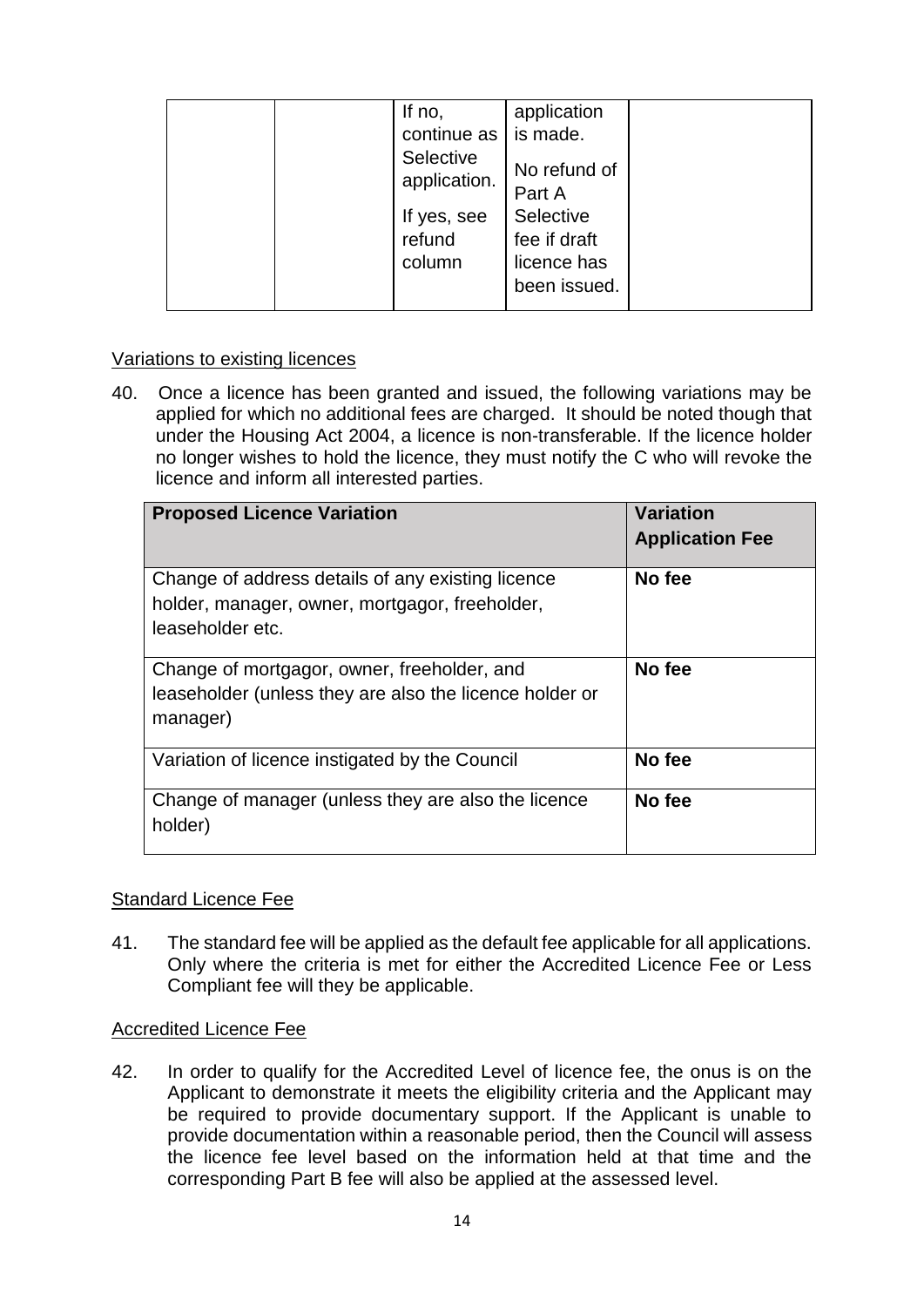- 43. The Council will take steps to check and ensure the Applicant is fully accredited at the time of making the licence application, this being the point when the Part A licence fee payment is due and will then check again at the point when the Part B licence fee falls payable. If an Applicant is not accredited at the point when the licence application is first made, but subsequently becomes accredited, the Part A accreditation fee will not be applied retrospectively. However, the Applicant may be eligible for the accreditation fee on the Part B licence fee payment upon the provision of documentary support from the provider of their accredited status.
- 44. In the event that the Applicant supplies false or misleading information in order to benefit improperly from a lower licence fee, the Council will investigate and may take enforcement action appropriate to the circumstances of the case. In the event that the Accredited Licence Fee is claimed incorrectly or where Accreditation lapses or is withdrawn during the life of any licence application or granted licence, it is likely that Council will take steps to recover the difference between the accredited fee and the applicable licence fee directly from the Landlord or Managing Agent.
- 45. In the event that the less-compliant fee is applied, this will supersede the availability of the accredited licence fee. This means that where the Council has made a decision to charge the less-compliant fee, the accreditation fee will not be available for either Part A or Part B fees.
- 46. The principle behind the availability of a set fee for Accredited Landlords is to recognise that these landlords should already be operating with minimum housing standards and management, thereby reducing the amount of compliance and regulation that the Council may need to undertake over the duration of the licence. A landlord is considered to be anyone who rents out a property they own, for the purpose of this policy document.
- 47. In order to claim the Accredited fee, the application must meet either of the eligibility criteria set out in (a) or (b) below at the time of application.
	- a. Applicant Landlords must be:
	- (i) the proposed Licence Holder; and
	- (ii) hold either full accreditation status with DASH or Unipol at the point that the licence application is being made; and
	- (iii) hold the Unipol or DASH accreditation status for the duration of the licence granted.
	- b. Applicant Managing Agents shall:
	- (i) be the proposed Licence Holder or the Manager on the application.
	- (ii) be responsible for the management of the whole property;
	- (iii) hold 100% accreditation with Unipol at the point that the licence application is being made;
	- (iv) maintain their Unipol 100% accreditation for the duration of any licence period granted;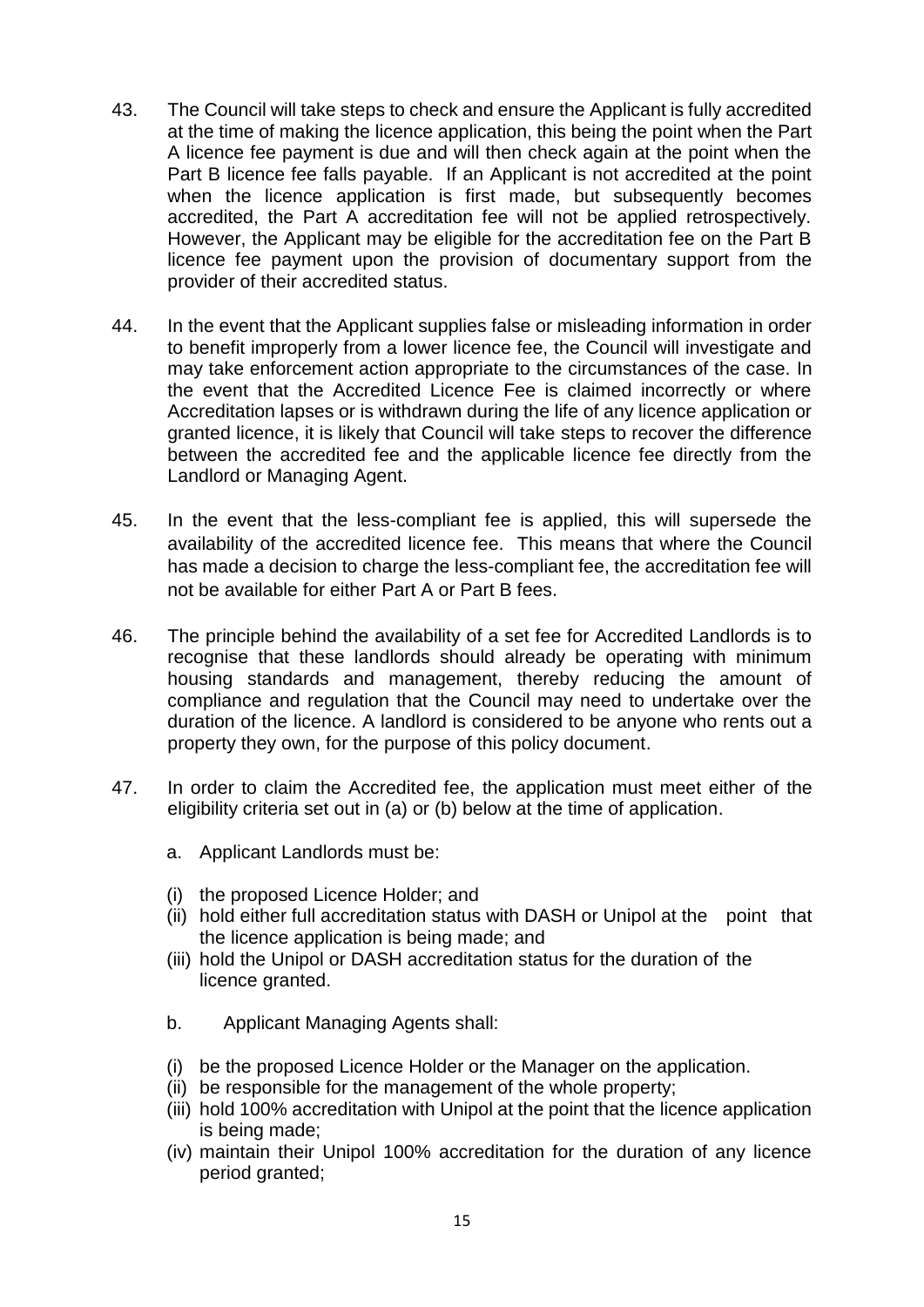(v) be a member of one of the following professional associations – such as Charted Institute of Housing (CIH), Royal Institute of Chartered Surveyors (RICS), ARLA Property mark, Safeagent (Previously known as the National Approved Letting Scheme) and the National Association of Estate Agents or similar.

# Unipol Accreditation

- 48. Unipol is an external Charity which provides assistance to students renting in the private sector. When claiming the Accreditation fee on the basis of Unipol Accreditation, the Council relies upon the declaration made by the Applicant who is the owner of the Property and is the member of the Unipol Code. This means that there is an assumption that the Property is occupied by students and that it meets the relevant Unipol criteria for accreditation. However, in the event that the Council becomes aware of non-student occupation at any stage, the Council will notify Unipol in order for the circumstances to be investigated.
- 49. For further detailed information on Unipol membership, affiliation and accreditation, Applicants can visit the Unipol website here prior to making a licence application: https://www.unipol.org.uk/home
- 50. Set out in the table below are scenarios which show when the Accreditation Licence Fee will be applied to an application. Accreditation with Unipol is also conditional on the relevant Property being occupied by students and the Property being registered with Unipol. A list of Unipol members is supplied on their website <https://www.unipol.org.uk/landlords/directory>

| <b>Scenario</b>         | <b>Managing</b><br><b>Agent status</b>   | <b>Proposed</b><br><b>Licence Holder</b><br><b>status</b> | <b>Eligibility for</b><br><b>Accredited Licence Fee</b>                                                    |
|-------------------------|------------------------------------------|-----------------------------------------------------------|------------------------------------------------------------------------------------------------------------|
| 1                       | 100% accredited<br><b>Managing Agent</b> | Accredited                                                | Accredited fee available on<br>the basis that the Licence<br>Holder and/or Managing<br>Agent are eligible. |
| $\overline{2}$          | 100% Accredited<br><b>Managing Agent</b> | Not on the Unipol<br><b>Members Directory</b>             | Accredited Fee is available<br>on the basis that the<br>Managing Agent is eligible.                        |
| $\mathbf{3}$            | Registered<br>supporter                  | Accredited                                                | Accredited Fee available on<br>the basis that they are the<br>Licence Holder.                              |
| $\overline{\mathbf{4}}$ | Not on Unipol<br>List                    | Accredited                                                | Accredited Fee available on<br>the basis that they are the<br>Licence Holder.                              |
| 5                       | Not on Unipol<br>List                    | Not on the Unipol<br><b>Members Directory</b>             | No Accredited Fee (Full<br>Part A and Part B licence<br>fee is payable)                                    |
| 6                       | Registered<br>supporter                  | Not on the Unipol<br><b>Members Directory</b>             | No Accredited Fee (Full<br>Part A and Part B Licence<br>fee is payable).                                   |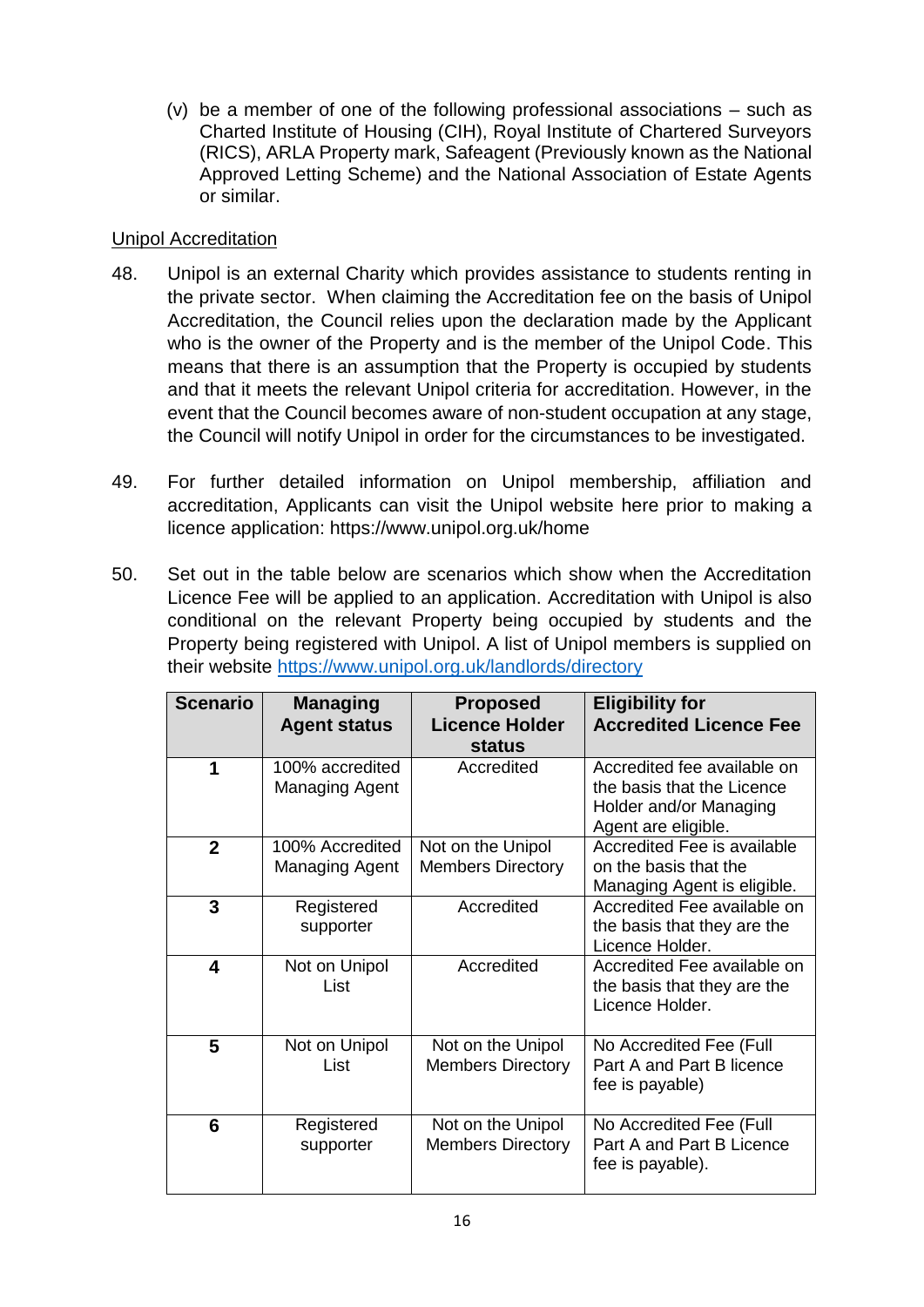51. Unipol offers differing levels of membership, affiliations and accreditation to its members.

# DASH Accreditation

- 52. DASH is an external, joint-working initiative with Local Authorities, property owners, landlords and tenants. DASH aims to improve housing conditions in the private sector, with particular emphasis on the private rented sector. Any landlord with private rented sector accommodation in Nottingham City is eligible to join the DASH scheme, providing they have had no legal or civil enforcement action within the last two years, and have no ongoing issues with the Local Authority. If you do not live locally to the rental property, part of the accreditation requirements will be to employ an agent or have a local contact to be on hand to resolve any issues that may arise during a tenancy. DASH Landlord Accreditation is not open to Letting Agencies/ Managing Agents; the person wishing to become accredited must own the property/ies and be in a position to commit to the accreditation process themselves.
- 53. To be eligible for the Accredited Licence Fee on the basis of holding DASH accreditation, the proposed licence holder must be the accredited party. A landlord who operates as an agent who manages other landlord's properties will only be eligible for the accredited licence fee on properties which they own themselves.
- 54. For more information on DASH Accreditation, the link below takes you direction to the DASH website: https://www.dashservices.org.uk/

# ANUK National Code

- 55. To be eligible, the proposed licence holder must be registered as an ANUK provider AND the HMO or flat must be in an ANUK registered building. The Accredited Licence Fee is not available to applications made under the Additional Licensing Schemes.
- 56. To be an ANUK registered building, it must have at least 15 occupants and some of those occupants, but not all, must be registered students.
- 57. If an ANUK registered landlord has a larger portfolio with a mix of buildings accommodating 15 or more occupants in some buildings and then smaller buildings of less than 15 occupants, they may only claim the accredited fee for the larger ANUK registered buildings. This means that the Accredited Licence fee is not available to smaller non-ANUK-registered properties.
- 58. Where an HMO falls to be licenced under the City's Additional Licensing Scheme which is also a building that is registered with ANUK, then it is exempt from the requirement to licence under the Scheme in Nottingham.
- 59. Applicants can check if a building and provider in Nottingham is registered with ANUK here: [https://www.nationalcode.org/nottingham.](https://www.nationalcode.org/nottingham)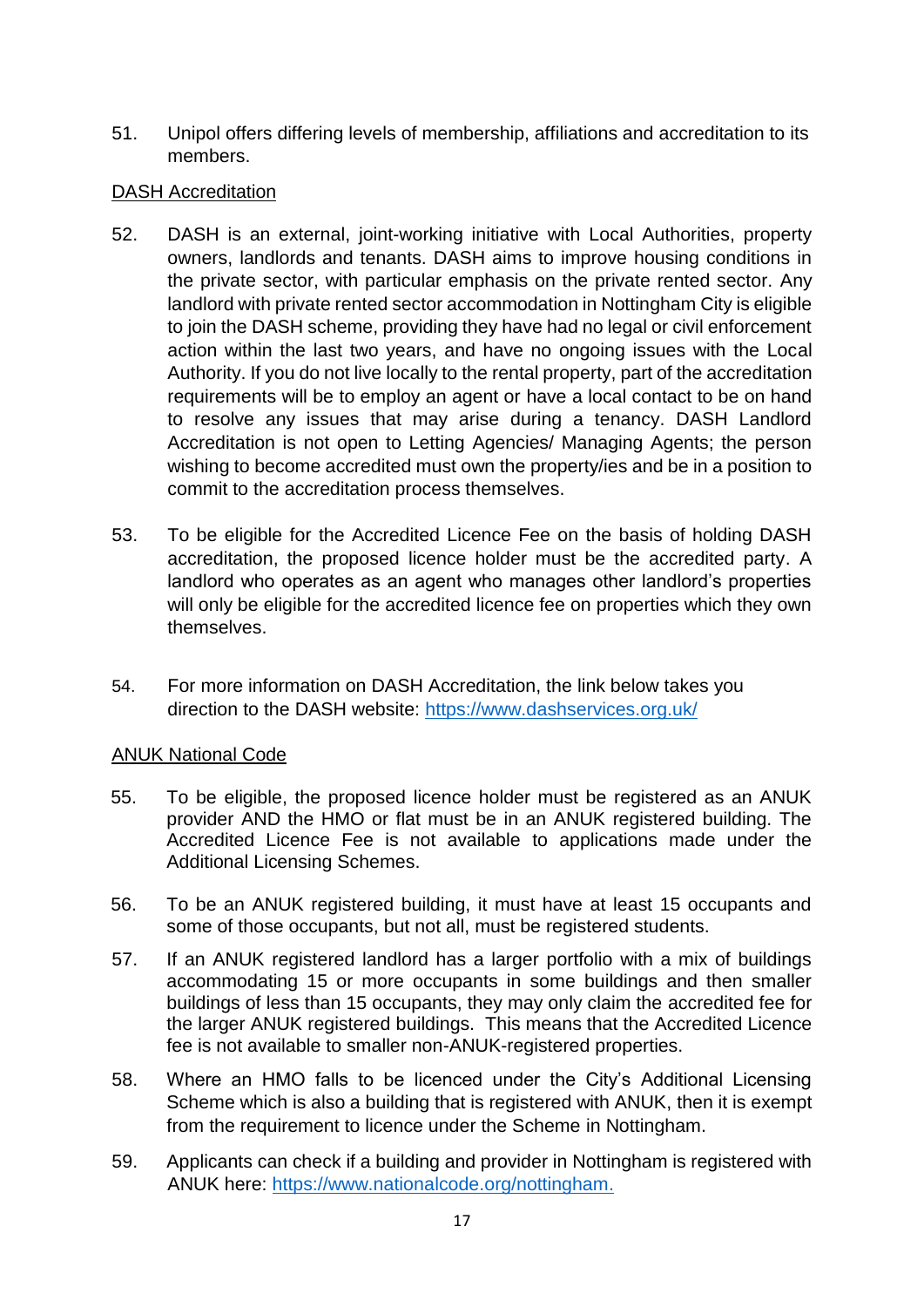### Less compliant Licence fee

- 60. The less compliant fee was introduced in September 2018. The less compliant fee only applicable to HMO licenced under Part 2 of the HA 2004.
- 61. The less compliant fee was introduced after consultation with landlords, HMO tenants, community groups, Nottingham City residents and other organisations as part of the HMO Additional Licensing Statutory Consultation. Respondents to the consultation were in support or strong support of a less compliant fee.
- 62. The less compliant fee may be applied if one or more of the following criteria apply:
	- (i) a substantiated referral or complaint made to Safer Housing where a serious health and safety / disrepair / fire safety / or management regulations contravention is identified or regarding an unlicenced HMO.
	- (ii) two or more substantiated service requests (complaints to the Council by tenants or other parties about conditions in the Property).
	- (iii) Where the Council has had to chase an application and/or application has not been forthcoming and has only been made due to an intervention by the Council prompting the application.
	- (iv) application history is poor for example the application, licence fee or documents are not submitted on time or incomplete.
	- (v) one or more reminders needed after initial reminder to renew a licence or submit the outstanding documentation.
	- (vi) history of taking enforcement action to obtain safety certificates or other documents when they have not been forthcoming.
	- (vii) history of poor management of the Property.
	- (viii) a history of enforcement at the Property.
	- (ix) history of Anti-Social Behavior at the Property
	- (x) where there are specific licence conditions on a prior Property licence that have not been completed/complied with and have needed to be carried over to a subsequent licence:
	- (xi) unjustified and repeated requests for extensions of time to complete required remedial works.
	- (xii) missed pre-arranged appointments with Council Officers or lack of cooperate with Council Officers to arrange inspection(s).
	- (xiii) access prevented to some areas or rooms further inspection(s) required.
	- (xiv) Further criteria may become applicable and be considered on a case by case basis.
- 63. In the event that the less-compliant fee is applied, this will supersede the availability of the accredited licence fee. This means that where the Council has made a decision to charge the less-compliant fee, the accreditation fee will not be available for either Part A or Part B fees. Where the applicant has benefitted from an accredited fee on the Part A fee, the Council may take steps to recover the difference.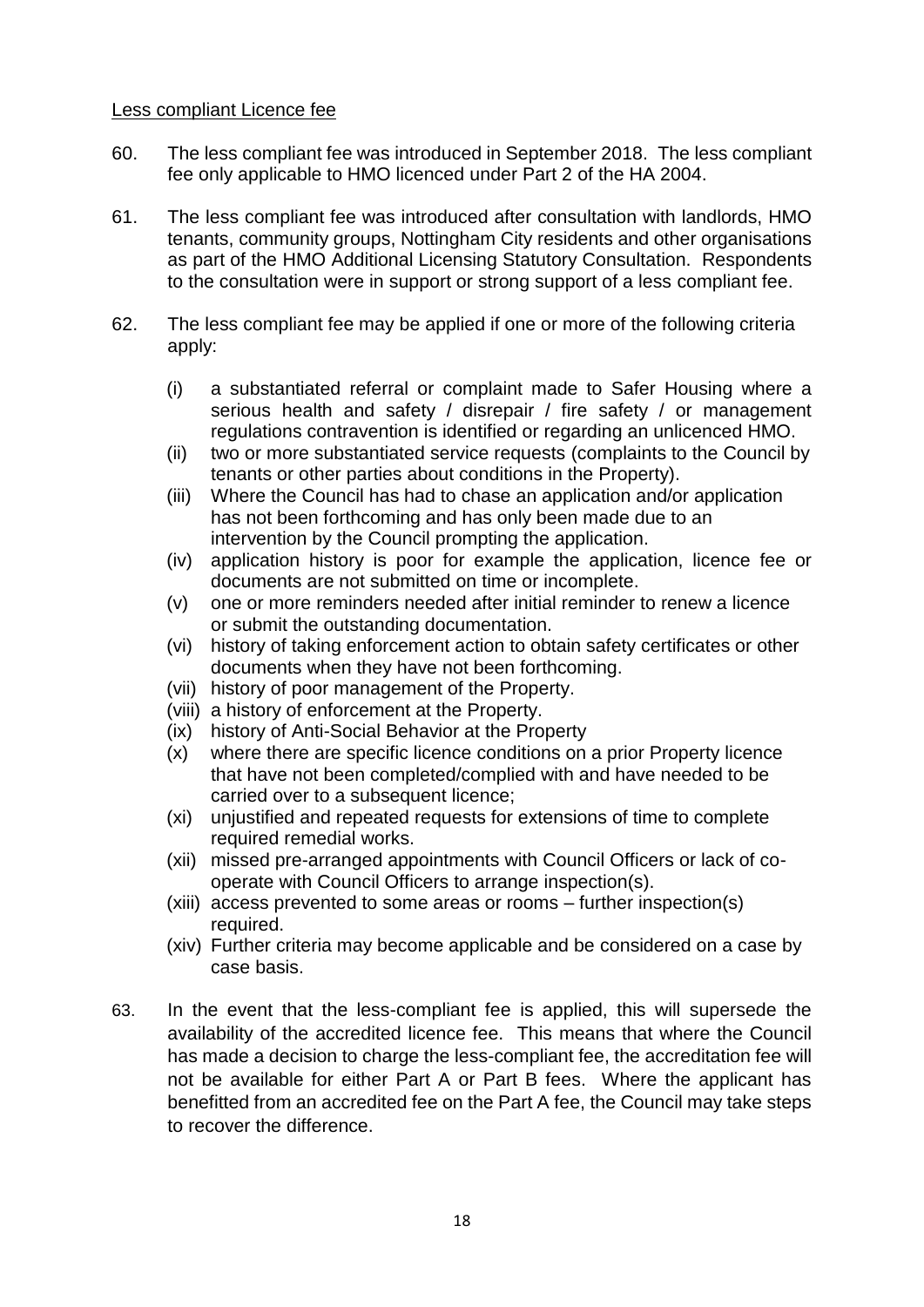# **Administrative practices for Licence determination under Parts 2 and 3 Housing Act 2004**

[NOTE: paragraph numbers follow from Appendix 1 – these documents will be joined for ease of use after approval]

- 64. In the following paragraphs it sets out how the Council applies certain administrative practices when processing licences under Parts 2 and 3 of the Housing Act 2004) which are:
	- (i) Licence start dates the date from which the LHA calculates the duration of a **new** licence application.
	- (ii) Licence start dates the date from which the LHA calculates the duration of a licence on **renewal.**
	- (iii) Passporting licences between Licensing Schemes how the LHA administers licences that need to 'passport' or 'transfer' between Licensing Schemes.
	- (iv) Overhanging Licences the approach taken by the LHA in relation to Licence continuation after expiration of discretionary Licensing Schemes.

# Licence start date – date from which durations calculated

- 65. In the proceeding paragraphs, the Council has set out its rationale for using the 'effective date' of a licence application as the date upon which it will calculate the licence duration to commence from. As from the date of the adoption of this administrative practice note, this is the general approach that will be applied by the LHA, but it does accept that circumstances may exist whereby it takes a different approach depending on the facts of the case. The reasons for use of the 'effective date' of application are:
	- (i) Section 72 (4) & 95 (3) of the Act, states that if a person is subject to proceedings for the offence of operating an unlicensed property, that person has a defence in law, if at the material time they had submitted an application for a licence and that application had been assessed as 'duly made'. Therefore, the initial administration step for any application received by the LHA is to assess whether the application has been 'duly made'. To do so, the LHA undertakes a triage of the application to make sure the application has been properly and fully completed with all required documents and fee having been submitted. The date upon which that assessment is completed is what the LHA refers to as the 'effective date' for the licence application.
	- (ii) The Act provides the LHA with the authority under sections 68 & 91 to '*grant a licence for such period as the Housing Authority may specify or determine'*. Therefore, the LHA has some discretion around how it may determine applications, the dates on which they become effective and the duration of licences. It should be noted though that a licence period cannot, in law, be longer than five years from the date the licence is granted or comes into force.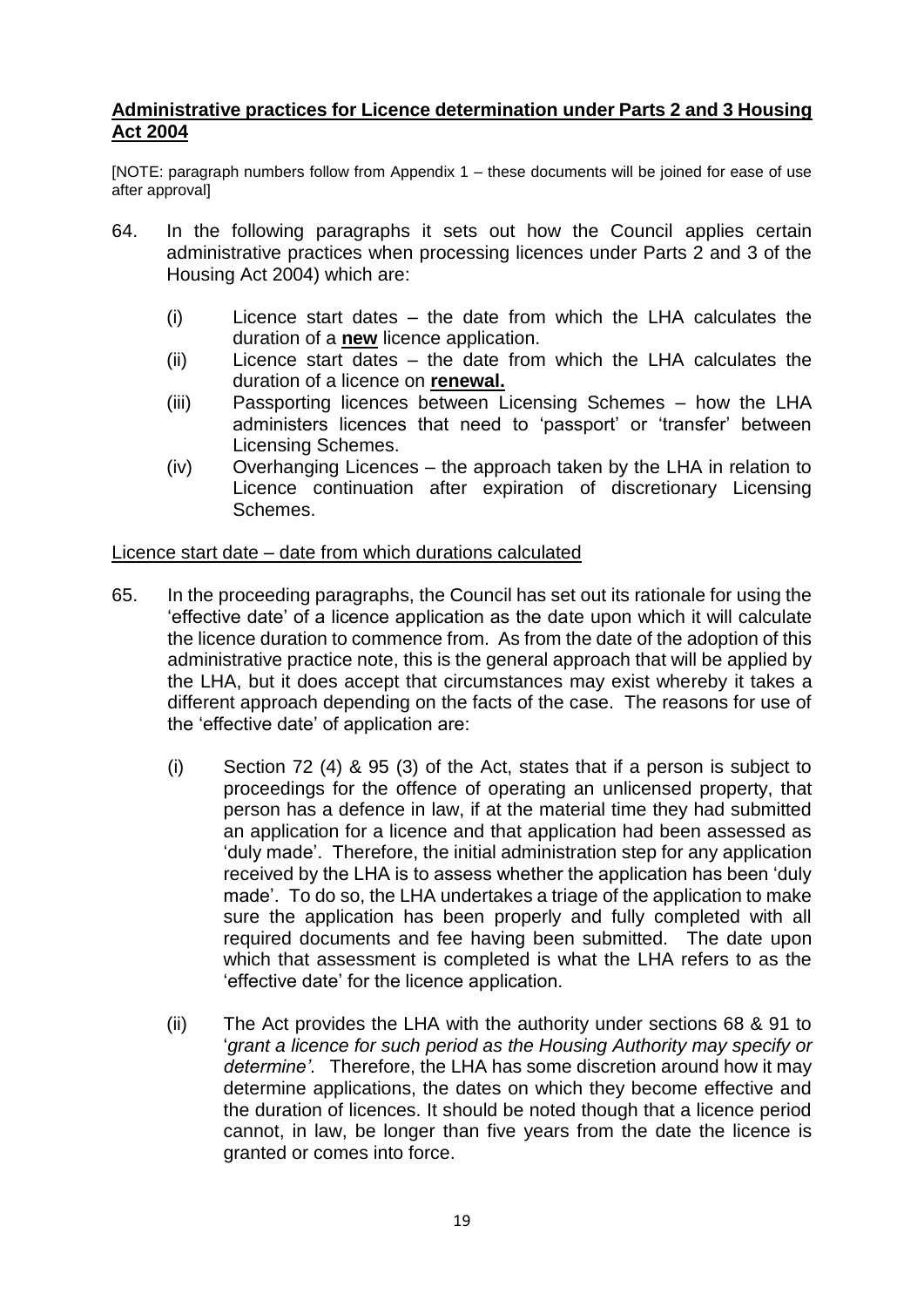- (iii) The length of time it takes the LHA to determine an application varies and is dependent upon many factors such as the application type, particular property, a Landlord and/or Manager background, complexity of an application and also the point within which the Licensing Scheme is within its cycle of operation. By way of example, both the Additional and Selective Licensing Schemes are discretionary licensing schemes which are adopted by the Council for 5 year periods. When each Scheme is first implemented and becomes operational, or as the Schemes approach a renewal date, there is naturally a large peak in the amount of applications that have to be assessed and determined by the LHA. This peak of 'new' applications levels off during the life of the Scheme. With other licence applications, factors may exist that result in the need for extra due diligence, for example a pre-licence inspection may be required, there may be evidence of past or current poor management issues in relation to a property or across a portfolio. In these circumstances, periods of communications between the LHA and Landlord/Manager are likely to be needed to clarify application points before the licence can be determined. In examples like these it takes a longer period of time for applications to be determined and therefore the LHA states that the licence (when determined in favour of the landlord) commences on the date on which the application became effective.
- 66. The purpose of this statement is to be transparent on the administrative approach taken as some prospective Licence Holders may perceive an unfairness in its application. However, a Licence Holder should consider that they submitted a licence application on a particular date because generally that would be the point in time when it was required because the Property is licensable in law. During the period between the 'duly made' application having been made, up to the point of when the licence application is determined, the Landlord is regarded in as compliant in law and has benefitted from the protection of a statutory defence against proceedings for operating a rental Property without a licence. Whereas, if the LHA applies the alternate process whereby the licence becomes effective on the date it is determined (or granted) then the licence holder in some cases will gain unfairly from an extended period of licence. From a practical point of view, there will always be a period of time between receipt of a licence application up to the point when a licence is determined because realistically a licence will never be determined by the LHA on the day it is received.

# Renewal Licences

67. On renewal of a property licence, it is expected that a 'new' application will be made in advance of the expiration of the former licence. Assuming that the LHA is of the view that the application should be determined in favour of the applicant and granted, then the commencement date for the licence will be the day after the expiration of the former licence, meaning there is no break in the continuity of the licences. If, however, an application is received and the previous licence has expired, enquiries will be made as part of the determination process to establish reason(s) for any gaps. Assuming the Council is in favour of granting the application and the property was licensable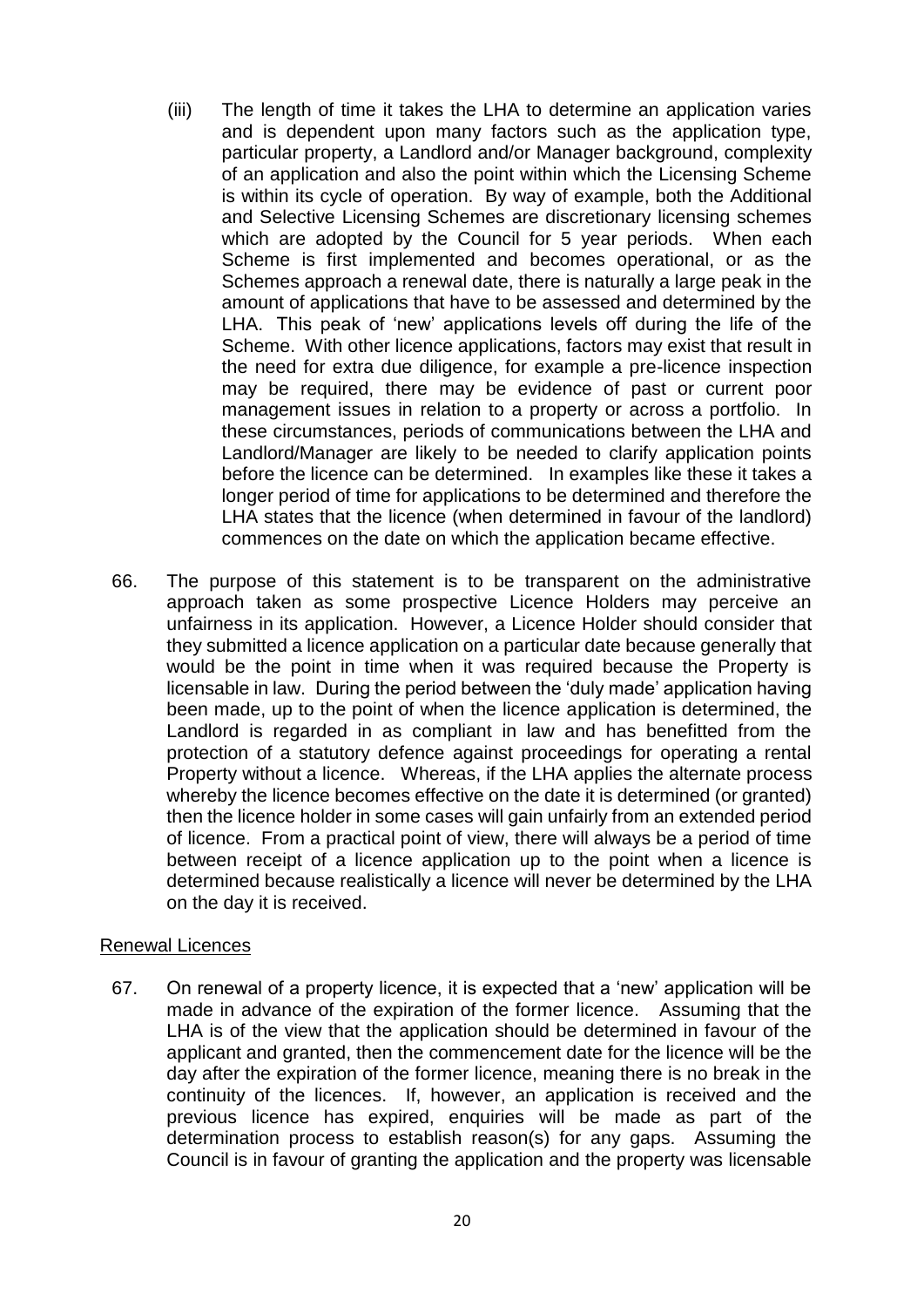during the gap, the new licence will generally commence the day after the expiration of the former licence.

Passporting between Licensing Schemes

- 68. The Council operates three licensing schemes which include Mandatory and Additional Licensing Schemes for Houses in Multiple Occupation (HMOs) and Selective Licensing for privately rented properties. Mandatory licensing applies to HMOs that meet the prescribed description of being occupied by five or more persons living in two or more separate households; and which meets the tests under Section 254 of the HA 2004. The Council also exercised its powers under section 56 Housing Act 2004 ("HA 2004") to designate areas of the City to be subject to Additional Licensing. Under the 'Nottingham City Council Designation of an Area for Additional Licensing 2019', which came into force on 1 January 2019, all other non – mandatory licensable HMOs in the city are required to have an HMO Licence where they are occupied by three or more persons living in two or more separate households; and where they meet the tests under Section 254 of the HA 2004, but it excludes Section 257 HMOs. As from 1 August 2018, the Council also implemented a Selective Licensing Scheme which applies to rental properties that are located within a designated area of the city.
- 69. It is recognised by the Council that changes in circumstances often occur when operating and managing rental properties. Due to the fact that there are three licensing schemes operating in Nottingham City, changes in occupation levels may mean that a Property becomes licensable under a different licencing scheme. The Council refers to this as 'pass porting' which covers the situation where a licence needs passport (transfer) between schemes.
	- (i) When the recent Licencing of Houses in Multiple Occupation (Prescribed Description) Order 2018 was enacted, it amended the definition for mandatory licensable HMOs by removing the requirement of 3 storeys meaning any House occupied by 5 or more unrelated persons living in two or more separate households became licensable under Part 2 of the Act. This meant that some properties previously licenced under Selective or Additional Licensing Schemes needed to be pass ported (or transferred) into the Mandatory Licensing Scheme. With these cases, Nottingham City LHA has already worked through and identified any licences affected and landlords were contacted directly regarding their options.
	- (ii) A licence holder under the Selective Licence Scheme (Part 3 of the 2004 Act) may decide they want to increase occupation levels meaning the Property is then licensable under Part 2 of the Act, or alternatively a Licence Holder may decide they no longer wish to operate and manage a HMO deciding that they would prefer to operate as a rental for a single household.
- 70. The Council has previously operated a separate licence fee for 'pass porting' between Parts 2 (HMO licensing) and 3 (Selective Licensing) of the 2004 Act. However, this process was found to be administratively complex because the level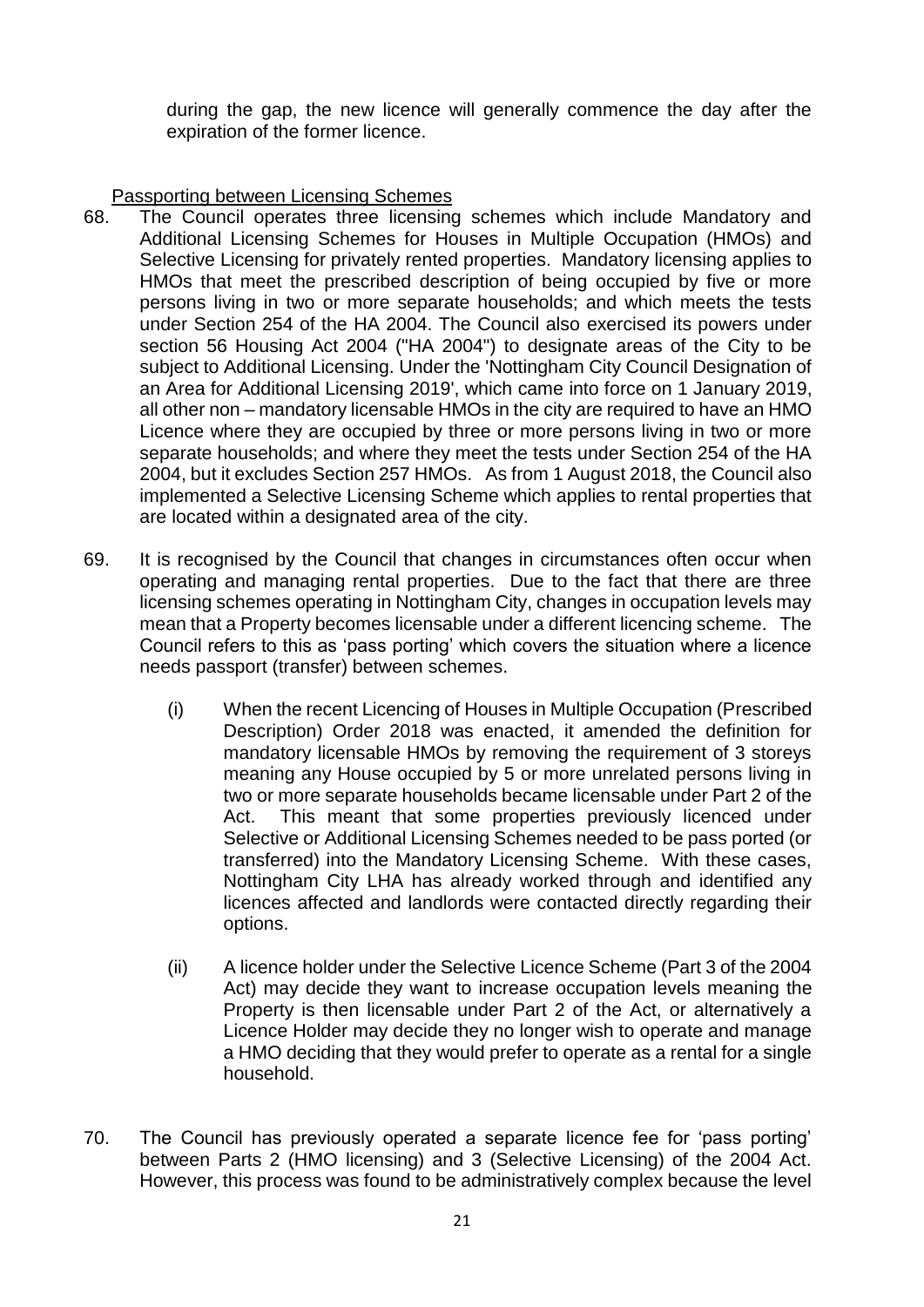of documentation and information required is different depending on which licence is required. This difference is as a result of the requirements of the 2004 Act, rather than as a result of requirements set locally by the LHA. Therefore, the LHA came to the view that in the event that of a landlord needing to 'passport' between Parts 2 and 3 of the 2004 Act, a new application with the appropriate licence fee is generally required. If, however, a landlord notifies the LHA early enough in the processing of an application and before the LHA grants or refuses a draft or final licence in respect of a Property, then the LHA will manage the applicable licence fees payable in accordance with the scenarios set out in the Table at paragraph 38 above (Refunds Section).

# Licence duration

71. Generally, when determining licences in favour of an applicant, the LHA has decided that it will grant licences for the full five years. However, the LHA may determine that circumstances exist whereby it may issue a shorter term licence duration, this would depend on the specific circumstances of the case and full reasons would be given. For illustrative purposes only, this may be considered where there has been some history of non-compliance with management regulations or licence conditions or there are outstanding issues relating to planning permission which may need a period of time to be resolved.

### Licence continuation after expiration of discretionary Licensing Schemes ("Overhanging Licences")

- 72. Following on from point 70 above, the Council generally grants licences for the full five years, even though this means that a licence will continue in its application after the expiration of the adopted Licensing Scheme. The Council refers to these licences as 'overhanging licences'. For example, the Council's Selective Licensing Scheme came into force on 1 August 2018 and will expire on 31 July 2023. However, licence applications that are received after the 1 August 2018 will still generally be granted by the Council for a full five-year period from the date on which the application was deemed as 'effective'. This means that generally licences will continue after the expiration of the underlying discretionary Scheme.
- 73. The Council has previously adopted a different practice in relation to its Additional Licensing Scheme whereby it used to grant licences with an expiration date that coincided with the expiration of the underlying licensing Scheme, meaning shorter length licences were being granted. However, after the LHA adopted a second 5 year Additional Licensing Scheme which commenced on 1 January 2019 and the Selective Licensing Scheme on 1 August 2018, it became apparent that it was more pragmatic for both the Council and the Licence Holder, if the Council granted licences for the full 5-year term. This then enabled the licence granted under the first scheme to continue to be in force under the 2<sup>nd</sup> Scheme, allowing the Licence Holder to have a continuous full 5-year licence.